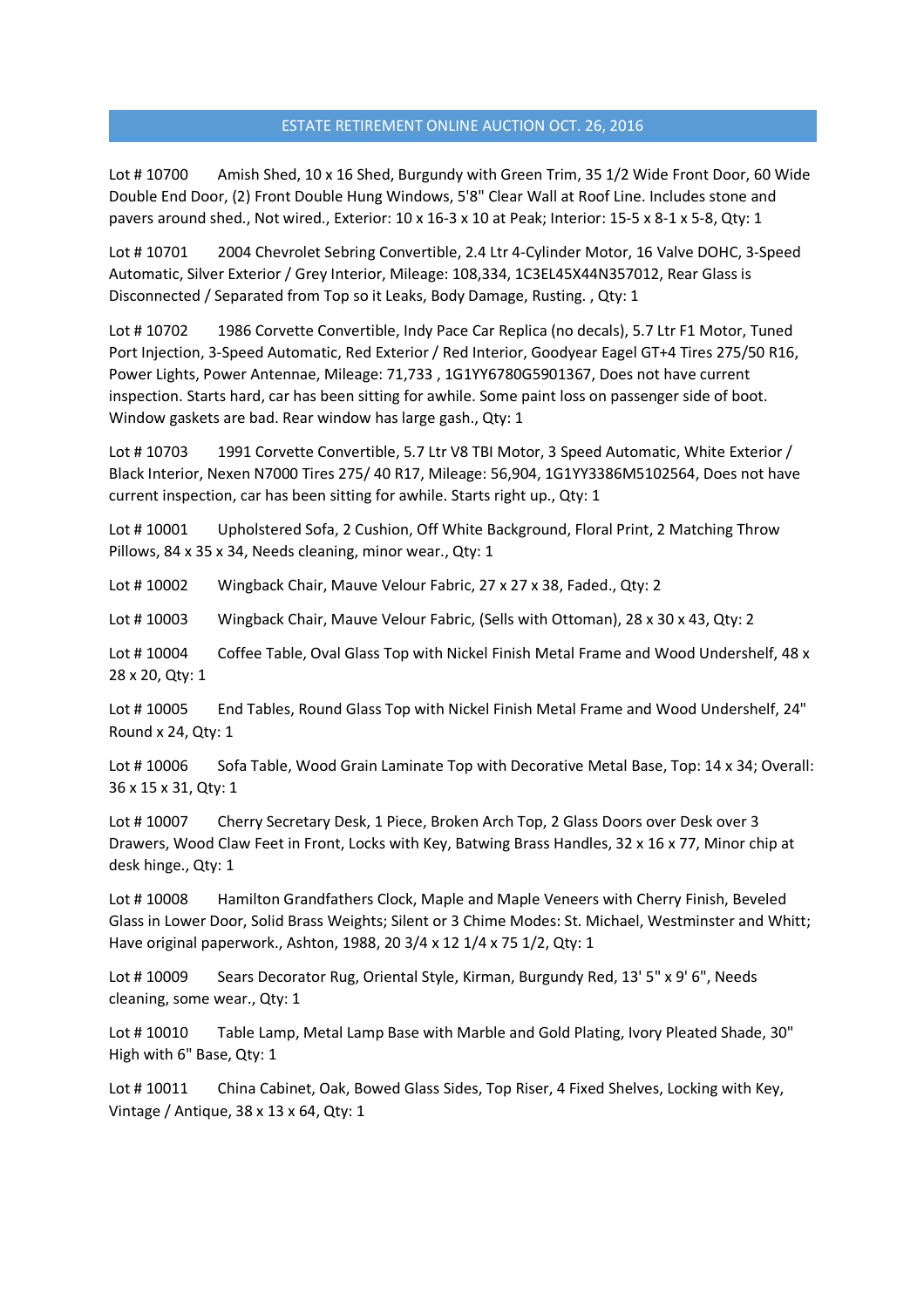Lot #10012 Pennsylvania House Tea Cart, Cherry, Drop Leaf, Single Drawer, 2 Shelves, Push Handle, 2 Spoke / 2 Caster Wheels, 34 x 18 x 29; Extended: 34 x 40 x 29, Qty: 1

Lot #10013 Pennsylvania House Dining Room Table and Chairs, Cherry, 2 Extensions, 4 Matching Side Chairs with Upholstered Seat, with Table Pad, Table: 48 Round or Extended: 68 x 42 x 29, Qty: 1

Lot #10014 Pennsylvania House Hutch, Cherry, 2 Piece, Glass Top with 2 Glass Doors and Center Fixed Panel, Base is 4 Drawers over 4 Doors, 54 x 19 x 74, Qty: 1

Lot #10015 Knob Creek China Closet, Cherry, 2 Piece, Lighted Top, Glass Shelves, 4 Glass Doors over 3 Drawers and 2 Doors, 64 x 19 x 78, Qty: 1

Lot #10016 Farm Table and Chairs, Maple Table with Trestle Base, 1 Extension, 4 Windsor Style Chairs, 60 x 42 x 30; Extended: 72 x 42 x 30, Qty: 1

Lot #10017 Hutch, Maple, 2 Piece, Open Top with 2 Shelves, Base is 4 Drawers over 3 Doors, 44 x 19 x 73, Qty: 1

Lot #10018 Tenessee Wood Crafters, Magazine Rack, Cut Out Hearts, 16 x 5 x 15, Qty: 1

Lot #10019 Round Occasional Table, Dark Finish Wood With Green Marble Top, 18" Round x 30, Qty: 1

Lot #10020 3-Tier Stand, White and Grey Marble Shelves with Wood Posts, 12" Round x 29, Qty: 1

Lot #10021 Round Occasional Table, Wood with Inlaid Top and Bottom Shelf, 18" Diameter x 26, Qty: 1

Lot # 10022 Plate Hold, Gold Painted Metal, Holds 4 Plates (up to 12"), 52" Tall, Qty: 1

Lot #10023 Pennsylvania House Limited Edition Stand, Cherry, 4 Tier with 1 Drawer, Batwing Brass, 12 x 12 x 40, Qty: 1

Lot # 10024 Milkglass Hobnail Table Lamps, with Brass Lamp Base, 23" Tall with 7" Base, Brass finish shows wear., Qty: 2

Lot #10025 Table Lamp, Ceramic Decorated Base with Embossed Shade, 16" Tall with 4" Base, Qty: 1

Lot #10026 Hurricane Table Lamp, Electric, Brass Base, Milkglass with Painted Rose Decoration, 17" High with 5" Base, Qty: 1

Lot # 10027 Hurricane Table Lamp, Electric, Brass Base, Milkglass Shade with Floral Decoration, 19" High with 5" Base, Brass finish shows wear, Qty: 2

Lot #10028 Milkglass Table Lamps, Hobnail Style with Pleated Fabric Shade, 17" High with 7" Base, Qty: 1

Lot #10029 Hurricane Table Lamp, Electric, Milkglass with Floral Decoration, Footed Metal Base, 18" High with 6" Base, Qty: 1

Lot # 10030 Kling Maple Bedroom Furniture, Full Size Bed Frame with Headboard and Footboard, No Side Rails, Headboard: 56 x 38, Wear on Finish, Qty: 1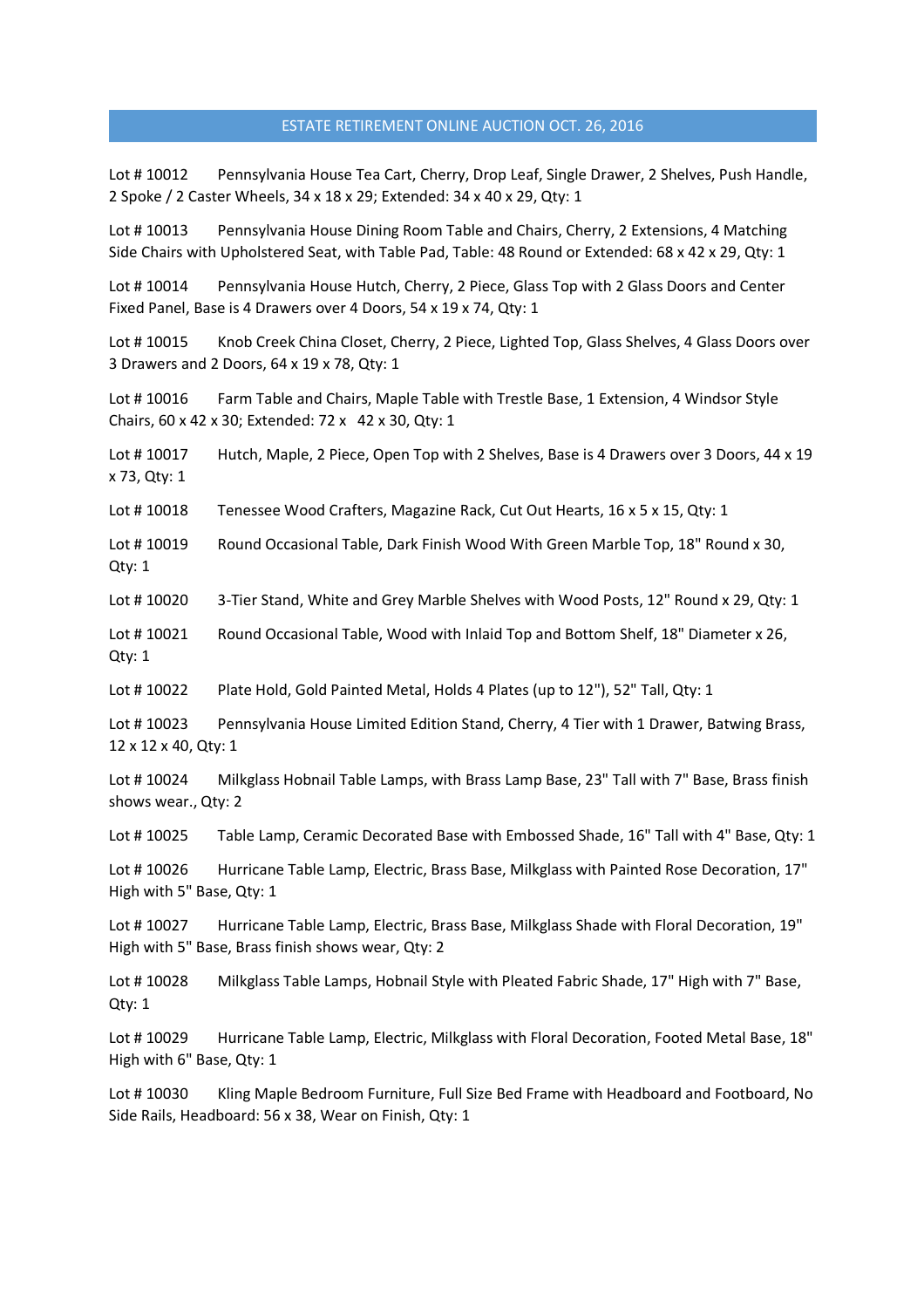Lot #10031 Kling Maple Bedroom Furniture, Chest with 6 Drawer with Batwing Brass, 32 x 19 x 48, Wear on Finish, Repair to Upper Left Drawer., Qty: 1

Lot #10032 Kling Maple Bedroom Furniture, Dresser with 5 Drawers and Batwing Brass, 40 x 19 x 35, Wear on Finish, Damage to Upper Right Drawer, Missing Bail Handle on Pull on bottom drawer., Qty: 1

Lot #10033 Kling Maple Bedroom Furniture, Wall Mirror, 24 x 41, Qty: 1

Lot # 10034 Kling Maple Bedroom Furniture, Nightstand with 1 Drawer, Bottom Shelf and Batwing Brass, 17 x 14 x 27, Wear on finish, tops have seam splits., Qty: 1

Lot #10035 Blanket Chest, Pine with Bottom Skirt, Casters (appear to be replacement), 36 x 20 x 21, Qty: 1

Lot # 10036 Chandelier, Gold Finish, 8 Lights, Glass Prisms, 27" Diamater x 21, Some Damage, Finish Wear, Broken Prism, Qty: 1

Lot # 10037 Framed Floral Print, Gold Painted Wood Frame, Matted, Glass; Signed: A. Burghardt, 45 x 33, Qty: 1

Lot # 10038 Framed Floral Print, Gold Painted Wood Frame, Matted, Glass, 44 x 35, Frame has some wear and damage to top right corner., Qty: 1

Lot # 10039 Framed Floral Print, Walnut Frame, Matted, Glass; Signed: Mary Lou Goertzen, Vintage , 11 x 13, Qty: 1

Lot #10040 Framed Floral Print, Wood Frame with Gold Rope Trim, Glass; , 91/2 x 111/2, Qty: 2

Lot #10041 Framed Print, Gold Painted Wood Frame, Glass; Signed: C. Mali, Vintage, 27 x 23, Qty: 1

Lot # 10042 Framed Print, Wood Frame, Matted, Glass; Signed: N.E. Pinter, Vintage, 38 x 33, Minor water stain to matting, wear on frame finish , Qty: 1

Lot # 10043 Plant Stand, Copper Pot (Painted) Figural Head Bail Handles and Painted Metal Stand, Pot: 18 x 9 with 47" High Stand, Qty: 1

Lot # 10044 Black Powder Muzzle Loader Rifle, Wood Stock, Brass Trigger Guard and Patch Box, 32 " Octogon Barrel / Stamped: Lyman, Middlefield, Conn. / Black Powder Only Made in Italy # 390 , Qty: 1

Lot # 10045 Black Powder Revolver, FLLI Pietta .44 Caliber, 6-Shot, Octagon Barrel, Wood Grain Grip, R294541, Qty: 1

- Lot # 10046 Epson Printer, 4 in 1, WF-3640, Qty: 1
- Lot #10047 Hull Art Vase, Magnolia, USA-2, 8.5, Qty: 2
- Lot # 10048 Hull Art Vase, Wildflower, W-2, 5.5, Qty: 2
- Lot # 10049 Hull Art Vase, Magnolia, USA-12, 6.25, Qty: 2
- Lot #10050 Hull Art Vase, Wildflower, USA-W-1, 5.5, Qty: 2
- Lot # 10051 Hull Art Vase, Magnolia, USA-7, 8.5, Qty: 1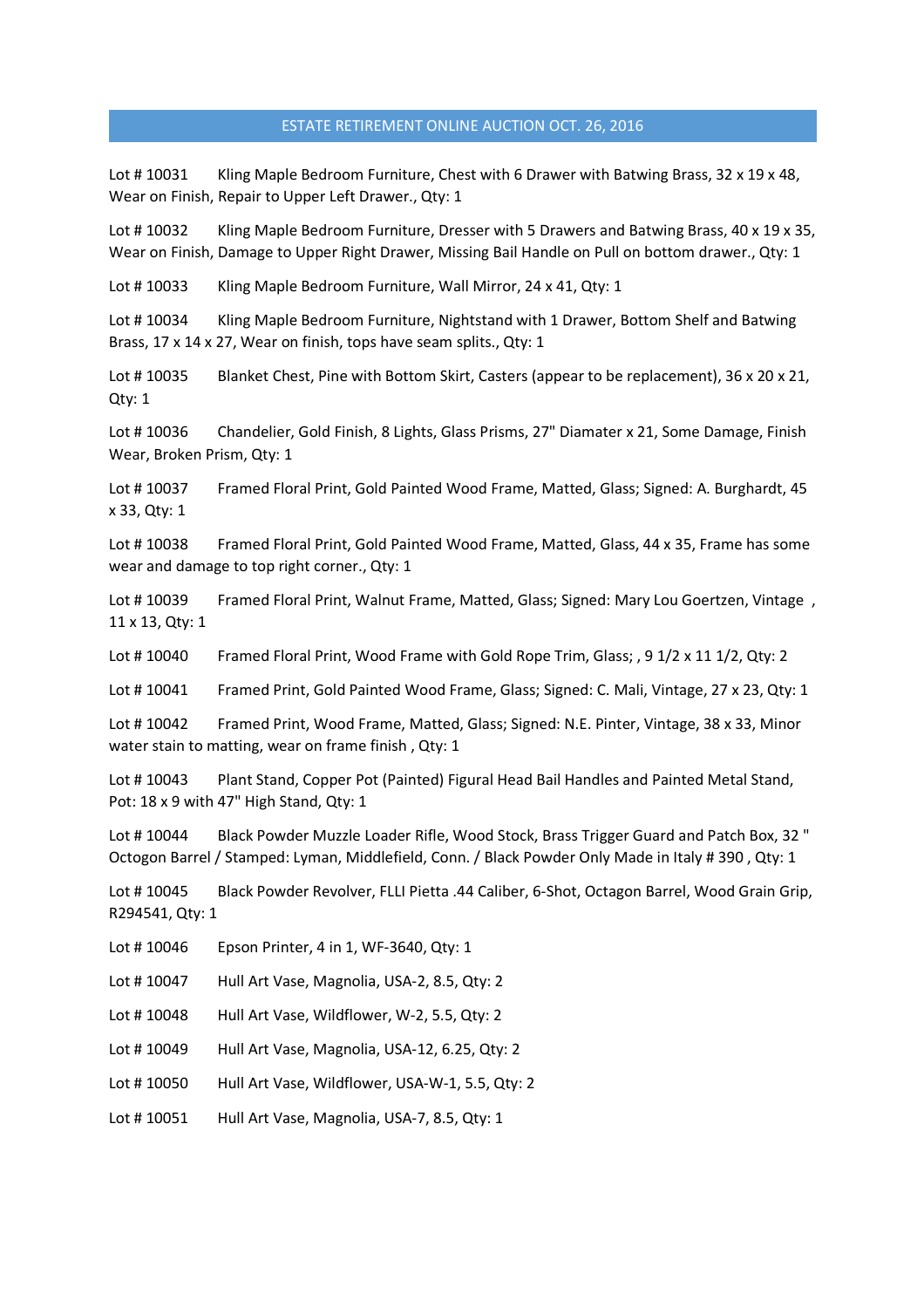- Lot # 10052 Hull Art Vase, Wildflower, W-10, 8.5, Qty: 1
- Lot #10053 Hull Double BudVase, Woodland, W15, 8.5, Qty: 1
- Lot #10054 Hull Art Vase, Magnolia, USA-5, 7, Qty: 1
- Lot # 10055 Hull Vase, Orchid, USA303, 6, Qty: 1
- Lot # 10056 Hull Planter, 116USA, 6, Qty: 1
- Lot # 10057 Hull Pitcher, USAF480, 11, Qty: 1
- Lot #10058 Hull Pitcher, Imperial Eagle, USAF91, 5.5, Qty: 1
- Lot # 10059 Lladro Figurine, Ballet Figures, Marked: NAC Made in Spain, C: DAISA, 1993, 13, Qty: 1
- Lot #10060 Lladro Figurine, Girl with Unbrella, Marked: 12M, 10, Qty: 1
- Lot #10061 Weller Pottery Vase, Marked: 2-1, 10", Qty: 1
- Lot #10062 Stemmed Glassware, Etched Dessert Glasses, Lot of 11, Qty: 1
- Lot #10063 Stemmed Glassware, Etched Small Wine, Lot of 16, Qty: 1
- Lot #10064 Stemmed Glassware, Pressed Glass Wine Goblet, Lot of 8, Qty: 1
- Lot # 10065 Limoges, France, Covered Cream Pitcher and Saucer, Coronet, Qty: 1
- Lot #10066 Stemmed Glassware, Sherry Glass, Lot of 11, Qty: 1
- Lot #10067 Stainless Steel Covered Server, 7 Inch Pyrex Glass Liner, Qty: 1

Lot #10068 Roger Bro. Silverplate Flatware, Marked: Extra Plate with 10 Knives, 16 Forks, 33 Teaspoons, 13 Tablespoons, 1 Serving Spoon and Fork; In Storage Case, Qty: 1

Lot # 10069 Lady Betty Silverplate Flatware, 8 Knives, 1 Butter Knife, 8 Dinner Forks, 8 Salad Forks, 13 Teaspoons, 8 Tablespoon, 3 Serving Spoons; In Storage Case / Damaged Hinges, Qty: 1

Lot # 10070 Rogers Goldplate Flatware, 2 Different Patterns: 12 Knives, 6 Dinner Forks, 15 Salad Forks, 17 Teaspoons, 8 Demitasse Spoons, 12 Tablespoons , Qty: 1

Lot # 10071 Wm. A. Rogers Silverplate Flatware, Marked: Reinforced Oneida; 8 Knives, 8 Dinner Forks, 8 Salad Forks, 16 Teaspoons, 8 Soup Spoons; In Storage Case / Liner has Pulled Loose, Qty: 1

Lot # 10072 Wm. A. Rogers Silverplate Flatware, Rosalie; Marked: A1 Plus Made by Oneida; 6 Knives, 1 Butter Knife, 6 Forks, 6 Teaspoons, 6 Oval Soup Spoons, 1 Sugar Spoon, In Original Box, 465-11-53-09, 17987, Qty: 1

- Lot # 10073 Silverplate Double Serving Dish, Covered with 2 Glass FireKing Inserts, Qty: 1
- Lot #10074 Sterling Silver, Pair of Candlestick Holders, 8, Qty: 1
- Lot #10075 Sterling Silver, Salt and Pepper Shakers and Bud Vase with Etched Glass Top, Qty: 1
- Lot #10076 Sterling Silver, Pair of Candlestick Holders, 4, Qty: 1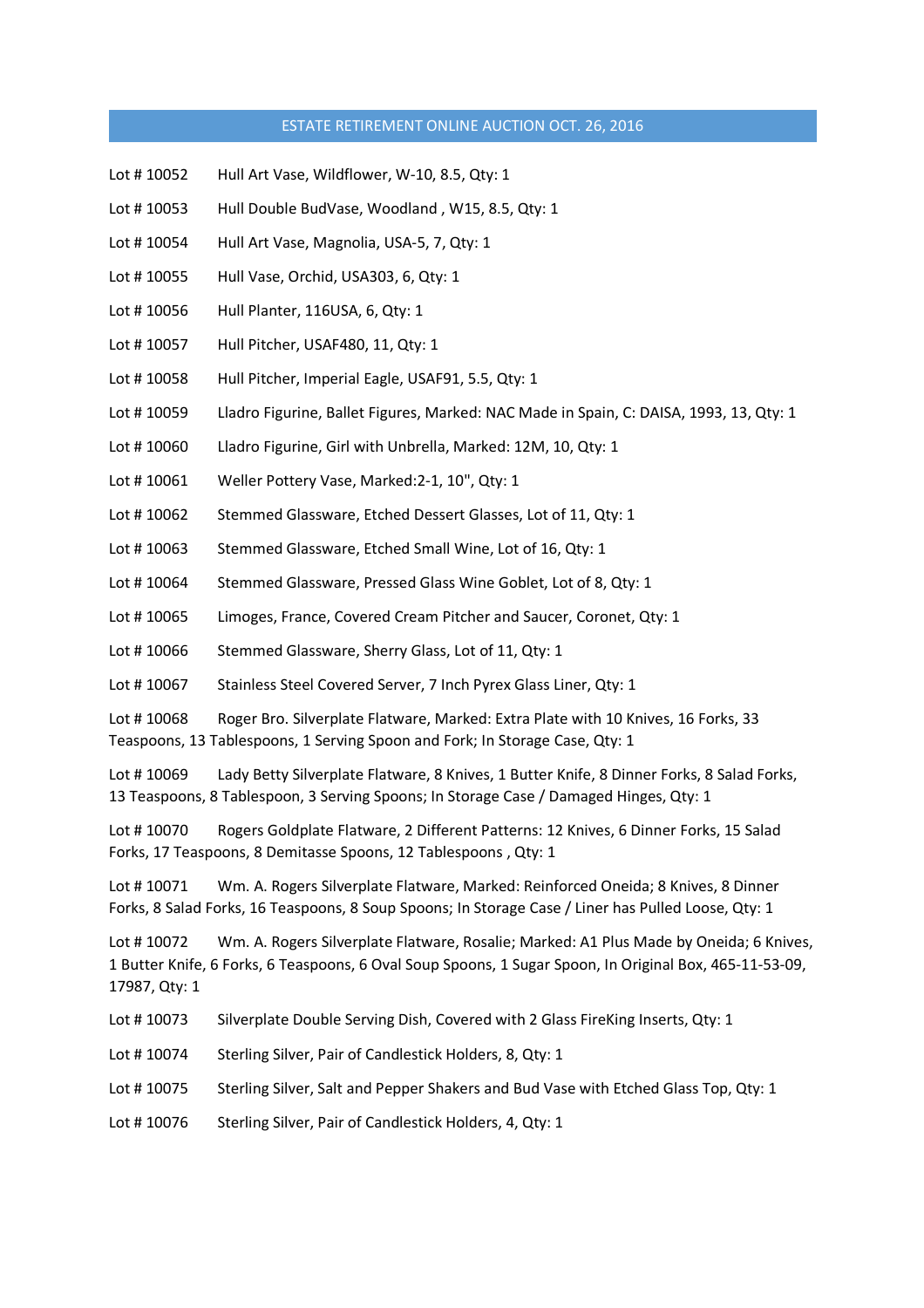| Lot #10077                                                                                                                                                                                                                                                           | Sterling Silver, Salt and Pepper Shakers with Etched Glass Top, Qty: 1                     |  |
|----------------------------------------------------------------------------------------------------------------------------------------------------------------------------------------------------------------------------------------------------------------------|--------------------------------------------------------------------------------------------|--|
| Lot #10078                                                                                                                                                                                                                                                           | Sterling Silver, Candy Dish, Bowl is Dented, Qty: 1                                        |  |
| Lot #10079                                                                                                                                                                                                                                                           | Glassware, (1) Candlewick and (9) Boopie Glass, Qty: 1                                     |  |
| Lot #10080<br>1                                                                                                                                                                                                                                                      | Glassware, 1 Red and 1 Purple Vase, 1 Red Relish Dish, Tiny flea bite in relish dish, Qty: |  |
| Lot #10081                                                                                                                                                                                                                                                           | Glassware, Misc Lot with Pressed and Etched Plus 1 Pepper Grinder, Lot of 6, Qty: 1        |  |
| Gold Plated Flatware, Assorted Lot of Several Patterns to Include: 26 Dinner Knives, 6<br>Lot #10082<br>Steak Knives, 3 Butter Knives, 8 Dinner Forks, 7 Salad Forks, 11 Teaspoons, 5 Tablespoons, 2 Soup<br>Spoons, 1 Demitasse Spoon and 12 Serving Pieces, Qty: 1 |                                                                                            |  |
| Lot #10083                                                                                                                                                                                                                                                           | Stemmed Glassware, 2 Patterns of Holiday Water Glasses, Lot of 7, Qty: 1                   |  |
| Lot #10084                                                                                                                                                                                                                                                           | Figurine Lot, Irish Themed, Lot of 4, Qty: 1                                               |  |
| Lot #10085                                                                                                                                                                                                                                                           | Glass Prisms, Lot of 10, Qty: 1                                                            |  |
| Lot #10086<br>Towne Fine China, Bavaria, Enchantment; 12 Dinner Plates, 3 Vegetable Bowls and 1<br>Platter, 21121 18, Qty: 1                                                                                                                                         |                                                                                            |  |
| Lot #10087                                                                                                                                                                                                                                                           | Glass Handled Basket, Pressed, Qty: 1                                                      |  |
| Lot #10088                                                                                                                                                                                                                                                           | Glass Handled Basket, Etched, Qty: 1                                                       |  |
| Lot #10089                                                                                                                                                                                                                                                           | Glass Handled Basket, Lot of 2, Qty: 1                                                     |  |
| Lot # 10090                                                                                                                                                                                                                                                          | Warwick China, Wash Bowl and Pitcher, Pitcher is cracked - see photos., Qty: 1             |  |
| Lot #10091                                                                                                                                                                                                                                                           | Westmoreland, Milkglass Lace Fruit Bowl, Qty: 1                                            |  |
| Lot #10092                                                                                                                                                                                                                                                           | Milkglass Handled Basket, Hobnail with Ruffled Edge, Qty: 1                                |  |
| Lot #10093                                                                                                                                                                                                                                                           | Bavarian Stemmed Crystal Glassware, Wine, Purple, Lot of 6, Qty: 1                         |  |
| Lot #10094                                                                                                                                                                                                                                                           | Stemmed Glassware, Small Wine Glass, Lot of 8, Qty: 1                                      |  |
| Lot #10095<br>of 4, Qty: 1                                                                                                                                                                                                                                           | Bavarian Stemmed Crystal Glassware, Water Goblet, Red / Blue / Purple and Green, Lot       |  |
| Lot #10096                                                                                                                                                                                                                                                           | Ruby Glassware, Lot of 4 Vases, Qty: 1                                                     |  |
| Lot # 10097                                                                                                                                                                                                                                                          | Bavarian Crystal Vase, Red, 10.25, Qty: 1                                                  |  |
| Lot #10098                                                                                                                                                                                                                                                           | Stemmed Glassware, Etched Wheat Pattern Champagne Glasses, Lot of 5, Qty: 1                |  |
| Lot #10099                                                                                                                                                                                                                                                           | Glass Vase, Lot of 2, Qty: 1                                                               |  |
| Lot # 10100                                                                                                                                                                                                                                                          | Glass Seagull Art Glass, Marked: E.R. 83, Qty: 1                                           |  |
| Lot #10101                                                                                                                                                                                                                                                           | David David Mantle Clock, Wood Case, Quartz, Battery Operated, Qty: 1                      |  |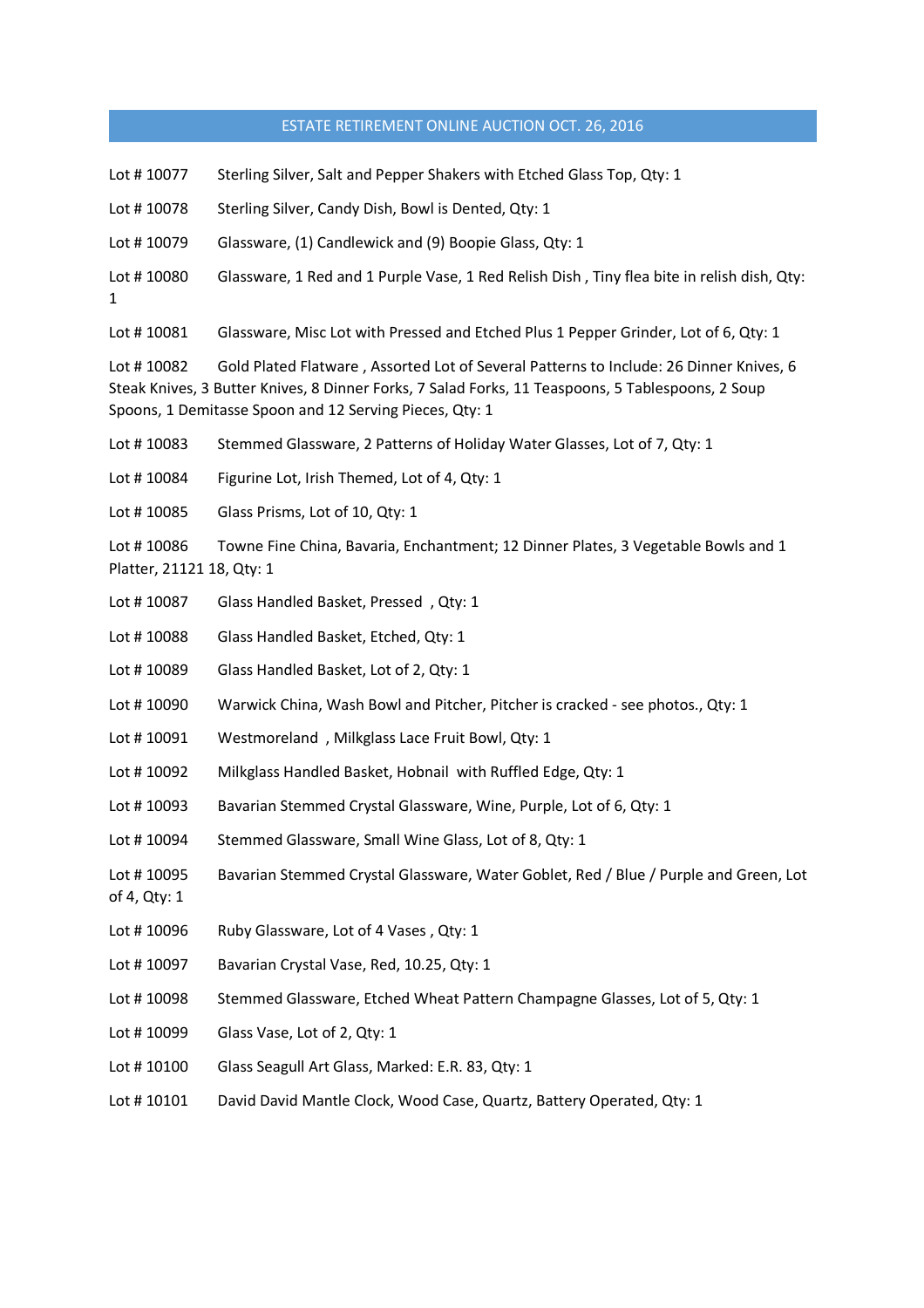Lot # 10102 Noritake China, Service for 12 with Dinner Plates, Cups, Saucers, Soup Bowls, Fruit Bowls, Bread and Butter Plates and Salad Plates; Plus Covered Casserole, Sugar and Creamer, Large Platter, Gravy Boat and Liner, Vegetable Dish and Liner - 91 Pieces Total, 5496, Qty: 1

Lot # 10103 Noritake China, Service for 12 with Dinner Plates, Cups, Saucers, Soup Bowls, Fruit Bowls, Bread and Butter Plates and Salad Plates; Plus Covered Casserole, Sugar and Creamer, Large Platter, Gravy Boat and Liner, Vegetable Dish and Liner - 91 Pieces Total, Laura # 5089, Qty: 1

Lot # 10104 Arcoroc France Glass Bowls, Fruit / Salad Bowls, Lot of 16 Pieces, Qty: 1

Lot # 10105 Silverplate Coffee and Tea Service, With Coffee Pot, Teapot, Creamer, Covered Sugar and Serving Tray, Qty: 1

Lot #10106 Lead Crystal Bowl, Made in Poland, Hand Cut, 24 PbO, 12 Inch Diameter x 6, Qty: 1

Lot #10107 Framed Print, The Last Supper, Gold Painted Frame with Black Trim, Matted Under Glass, 39 x 23, Qty: 1

Lot #10108 Framed Print, Georgetown, Washington DC; Matted Under Glass, 22 x 18, Qty: 1

Lot #10109 Linen Lot, Assorted Lot with 8 Tablecloths and other smaller items, Qty: 1

Lot #10110 McCoy Planter / Jardiniere, Embossed Quilted Pattern with Bows and Leaves, 1480, Qty: 1

Lot #10111 McCoy Wash Basin and Pitcher, Embossed Turkey on Pitcher, 756, Qty: 1

Lot #10112 McCoy Mug, Belt Mug and Smiley Face Mug (could be McCoy - marking is not clear); Selling as a pair, 935 (on brown mug), Qty: 1

Lot # 10113 McCoy Wash Basin and Pitcher, Walnut, Grapes and Autumn Leaves , 7515, Qty: 1

- Lot # 10114 McCoy Cookie Jar, Pot Belly Stove, Qty: 1
- Lot # 10115 McCoy Cookie Jar, Dog, 272, Qty: 1
- Lot #10116 McCoy Cookie Jar, Wishing Well, Qty: 1

Lot # 10117 Gibson Everyday China, Gold Trim, Complete Service for 8 with Dinner Plates, Salad Plates, Soup Plates, Coffee Cups and Saucers; Plus Salt and Pepper, Vegetable Bowl, Serving Platter, Coffee Pot, Creamer and Sugar, 12 Gold Trimmed Water Glasses - Total of 61 Pieces, Wear marks and gold trim loss., Qty: 1

- Lot #10118 Kitchen Utensils, Assorted Lot as Pictured, Qty: 1
- Lot #10119 Kitchen Utensils, Assorted Lot as Pictured, Qty: 1
- Lot #10120 Kitchen Utensils, Assorted Lot as Pictured, Qty: 1
- Lot #10121 Pots and Pans, Assorted Lot is Pictured includes 3 Pcs of T-Fal, Well Used, Qty: 1
- Lot #10122 Pots and Pans, Paul Revere Copper Bottom and Misc Others as Pictured, Qty: 1
- Lot #10123 Assorted Dishware and Glasses, Contents of Kitchen Cupboard as Pictured, Qty: 1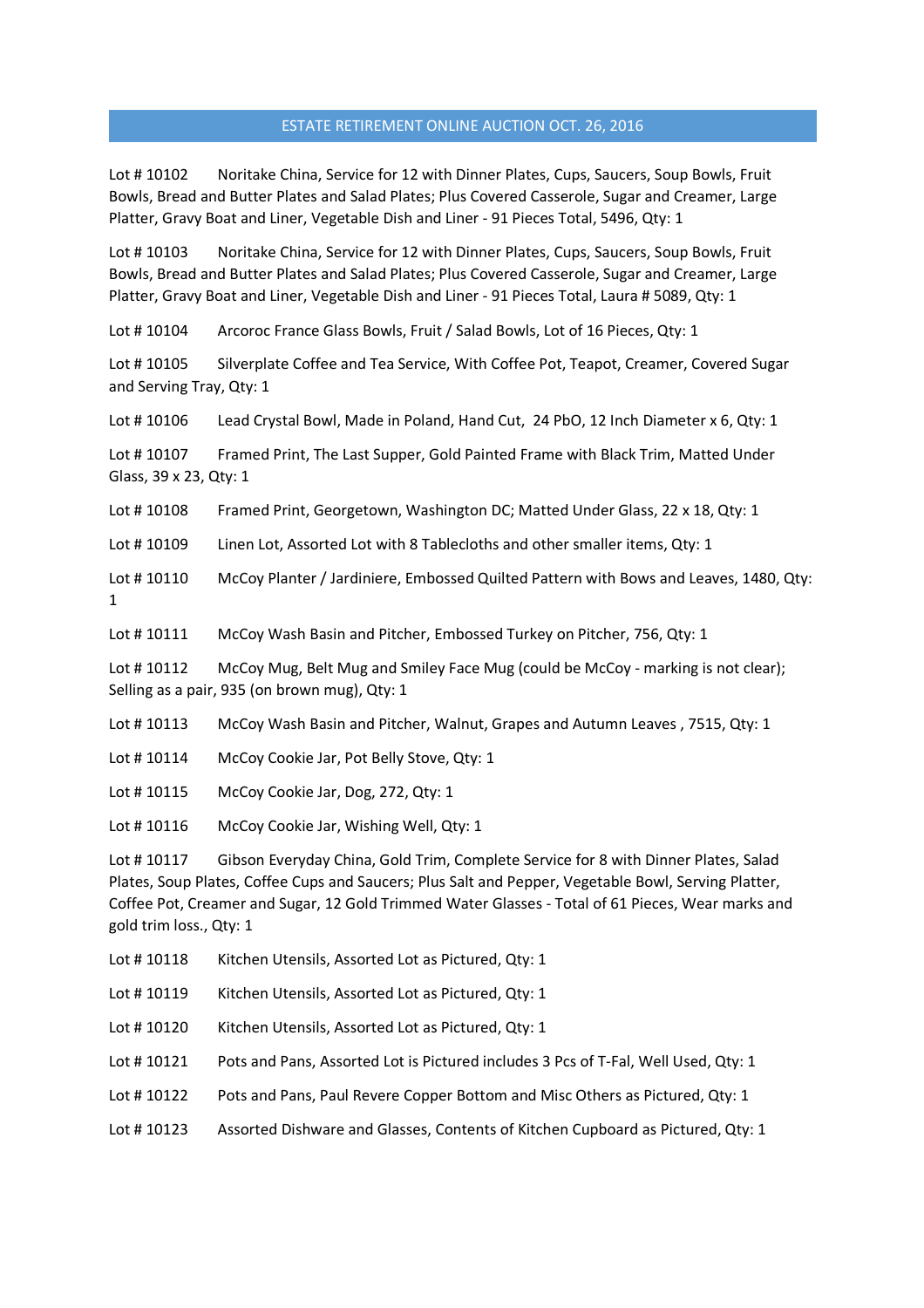Lot #10124 Avon Cape Cod Collection Glassware, Ruby; to Include: Wine Glasses, Salt and Pepper, Candlesticks, Bell, Decanters, Cruets, etc. Asstorted Lot of 23 Pieces, Qty: 1

Lot # 10125 Wilton Pewter Plates, Winter Scenes, 1982 through 1987, 11 Inch, Oxidation and rust on hangars, Qty: 6

Lot #10126 Rolling Pins, Marble and Vintage Wood with Painted Handles, Lot of 2, Qty: 1

Lot #10127 Pyrex Nesting Bowls, Green and White - 4 Qt and 21/2 Qt; Lot of 2, Vintage, Finish shows wear consistent with age and use., Qty: 1

Lot #10128 Cookbooks, Assorted Lot of 13 Cookbooks, Qty: 1

Lot #10129 Vintage Kitchen Utensils, Assorted Lot as Pictured, Qty: 1

Lot # 10130 Glass Pie Plates, Assorted Lot with Anchor, Libbey and Pyrex; Lot of 9 Pieces, Qty: 1

Lot # 10131 Kitchen Lot, Miscellaneous Lot with Hamilton Beach Toaster, Mr. Coffee Grinder (broken piece), George Forman Grill and other Miscellaneous Items as Pictured , Unknown, Qty: 1

Lot # 10132 Vintage Thermos, Maxwell House Thermos and BonJour Coffee Frother, Qty: 1

Lot #10133 Hershey Chocolate Cannisters, Reproduction Marked Lancaster, PA; Lot of 2, Qty: 1

Lot #10134 Kitchen Cannisters, Biscotti Jar (chipping on bottom) and Fat Can, Qty: 1

Lot #10135 Deluxe Porcelain Enamel Dutch Oven, In Original Box, 4 Qt, New / Unused, Qty: 1

Lot #10136 Pyrex Glass Casserole Dishes, Assorted Lot with 2 Qt, (2) 3 Qt and Loaf Pan - No Covers, Qty: 1

Lot #10137 Pyrex Glass Casserole Dishes, Assorted Lot with 3 Cup, 2 Qt, 3 Qt - No Covers, Qty: 1

Lot #10138 Anchor Glass Casseroles, Assorted Lot with 11/2 Qt, (2) 2 Qt and 3 Qt, Qty: 1

Lot #10139 Corning Ware, White with Blue Flowers, Assorted Lot of 8 Pieces - No Covers, Qty: 1

Lot #10140 Vision Ware, Amber, 3 Assorted Handed (2 with Pour Spouts and 1 Lid), Qty: 1

Lot # 10141 Glass Casserole Lids, Assorted Lot of 6 (no bases), Qty: 1

Lot # 10142 Glass Stemware, Assorted, Gold Trim (worn), Lot of 18 Pieces, Qty: 1

Lot #10143 Keaton Pottery Mug, New Bloomfield, PA and Second Unmarked Mug; Sells as One Lot, Qty: 1

Lot #10144 Delft Pottery, Made in Holland, Lot of 2 Pieces, Qty: 1

Lot #10145 Silverplate Flatware, Miscellaneous Lot with Teaspoons, Cocktail Forks, etc.; Lot of 11 Pieces, Qty: 1

Lot #10146 Goddard Bros. England, Royal Semi-Porcelain, Double Handled with Lid, Gold trim shows wear., Qty: 1

Lot #10147 Foreign Coins, Lot of Foreign Coins as Pictured., Qty: 1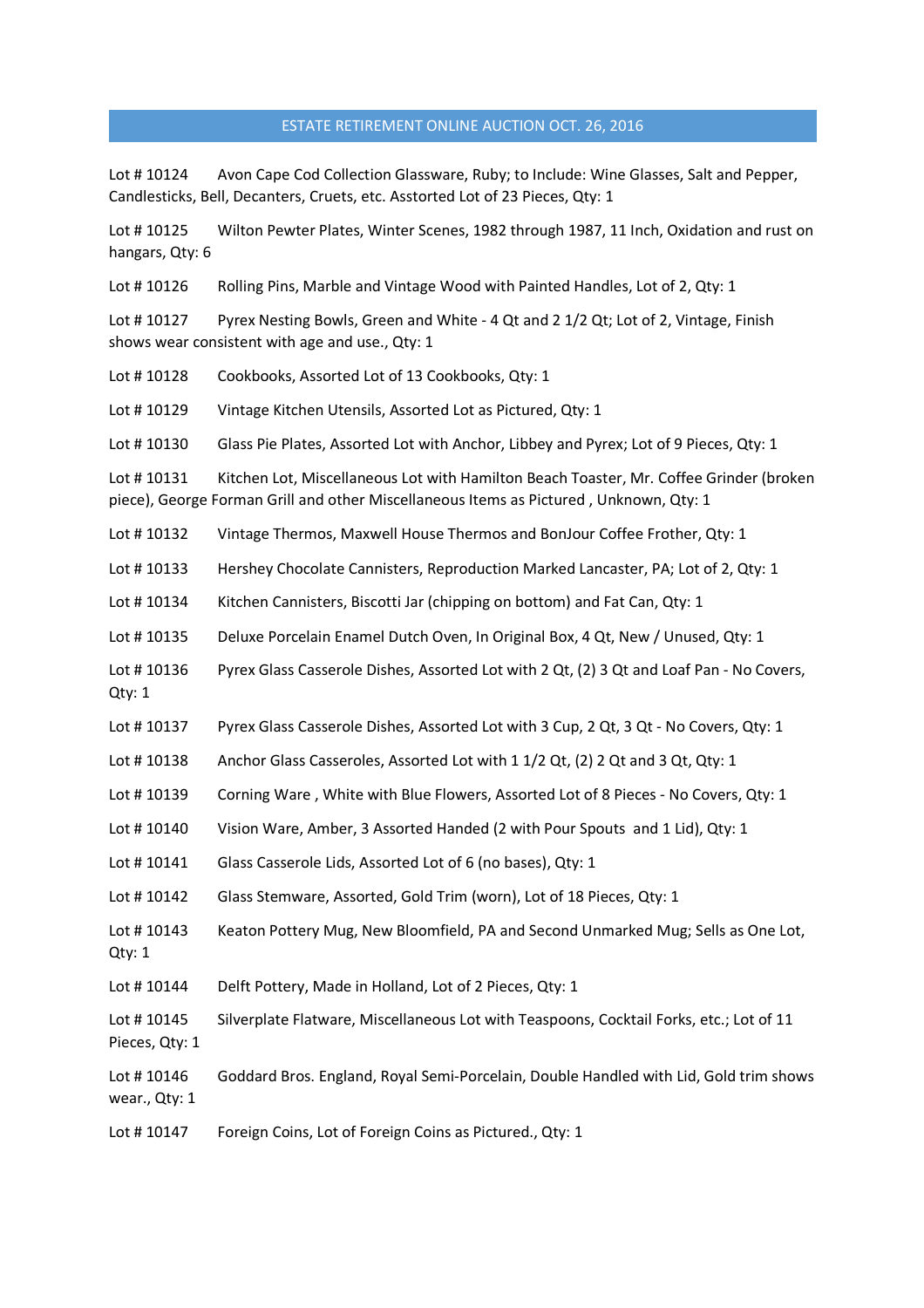Lot #10148 Framed Print, Gold Painted Frame, Matted Under Glass; Signed: P.R. Koehlen, NY, Vintage, 43 1/2 x 23 3/4, Glass is cracked in upper right corner mostly hidden by frame, frame has minor chipping., Qty: 1

Lot #10149 Framed Prints, Lot of 3 Framed Prints, Under Glass, Vintage, 10 1/2 x 9 1/4, 5 1/2 x 13 and 6 1/2 x 9, Qty: 1

Lot # 10150 Lionel Barrymore Framed Prints, Lot of 3 Gold Etched Prints - Water Fronts, Dry Dock and Harbor Shelter, Vintage, 10 x 8, Wrinkled and staining on cardboard backing / Appear to have moisture, Qty: 1

Lot #10151 Fur Capes, Lot with 2 Capes, 1 Jacket, 1 Fox Collar and 1 Hat (probably mink), Vintage, Varying condition and damage., Qty: 1

Lot #10152 Fur Coats, 2 Long Coats (1 is probably mink, not sure on the other one), Vintage, Significant damage and wear on mink coat., Qty: 1

- Lot #10153 Faux Fur Coats, Assorted, Vintage, Qty: 1
- Lot #10154 Women's Coats, Red Wool, and Woven Coat with Faux Fur Collar, Vintage, Qty: 1
- Lot #10155 Dresses, Lot with 3 Dresses, Qty: 1
- Lot #10156 Dresses, Lot with 3 Dresses, Qty: 1
- Lot #10157 Doll Coat, with Matching Cape, Qty: 1
- Lot #10158 Norman Rockwell Prints, Lot of 3, Framed and Matted Under Glass, 11 x 12, Qty: 1
- Lot #10159 Disney Stuffed Animals, Lot of 3, Qty: 1
- Lot #10160 Ganz Stuffed Animals, Lot of 9, Qty: 1
- Lot #10161 Knickerbocker Stuffed Animals, Lot of 5 Raggedy Ann and Andy; Curious George, Qty: 1
- Lot # 10162 Coca Cola Logo Stuffed Animals, Lot of 3, Qty: 1
- Lot #10163 Stuffed Bears, Lot of 3 Hinged Bears (1 is a Bearington), Qty: 1
- Lot # 10164 Gund Stuffed Animals, Lot of 2 Gund Bears and 4 Miscellaneous, Qty: 1
- Lot #10165 Herman Stuffed Animals, Germany, with 3 Bears (2 are Hinged), Qty: 1
- Lot  $\#$  10166 Boyds Bears, Lot of 2, Qty: 1
- Lot #10167 Boyds Bears, Lot of 3, Qty: 1
- Lot #10168 Boyds Bears, Lot of 4, Qty: 1
- Lot #10169 Boyds Bears, Lot of 3, Qty: 1
- Lot # 10170 Boyds Bears, Lot of 3 (Hinged), Qty: 1
- Lot #10171 Boyds Bears, Lot of 3, Qty: 1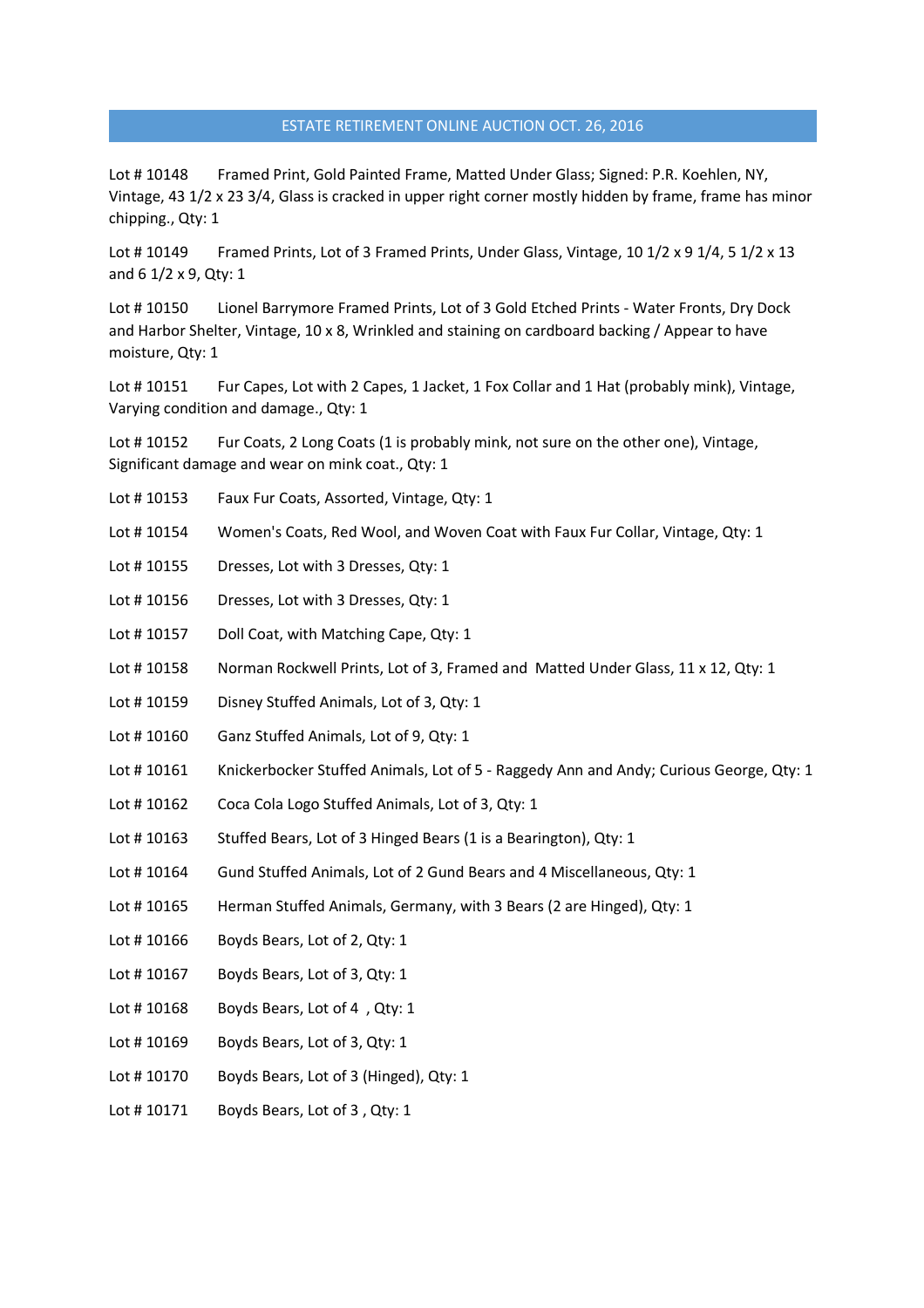Lot #10172 Boyds Bears, Lot of 3, Qty: 1

Lot # 10173 Boyds Bears, Lot of 5 (Hinged), Qty: 1

Lot # 10174 Boyds Bears, Lot of 5 (Hinged), Qty: 1

Lot #10175 Boyds Bears, Lot of 7, Qty: 1

Lot #10176 Boyds Bears, Lot of 4, Qty: 1

Lot # 10177 Butterfly Lamp, Plastic Stained Glass Look, 11 1/2 High, Qty: 1

Lot #10178 Table Lamp, Reverse Painted Glass Shade, Rose Pattern, Antiqued Gold Metal Base, 19 High, Qty: 1

Lot # 10179 Table Lamp, Reverse Painted Glass Shade, Rose Pattern, Antiqued Gold Metal Base, 19 High, Qty: 1

Lot #10180 Table Lamp, Purple Bubble Glass Lamp with Gold Metal Base, No Shades, Believe to be 1950s, 27 High, Qty: 2

Lot # 10181 Table Lamp, Pressed Glass with Gold Metal Base, No Shades, 27 High, Bases show wear, Qty: 2

Lot #10182 Table Lamp, Pressed Glass with Gold Metal Base, One Shade; Not Matched Lamps, W/ Shade: 29 High; W/O Shade: 27 High, Base is Rusting / Pitting, Qty: 2

Lot #10183 Table Lamp, Brass Look Lamps, One Shade, Not Matched Lamps, W/ Shade: 30 High; W/O Shade: 26 High, Finish Wear, Qty: 1

Lot #10184 Geppeddo Porcelain Doll, on Stand, 16 High, Qty: 1

Lot # 10185 Waterfall Bedroom Suite, Double Bed with Headboard (41 High) / Footboard (24 High) and Wood Rails; Nightstand with 1 Door (15 x 13 x 27); 4 Drawer Chest on Wood Casters with Bakelite Pulls on Top Drawer (31 1/2 x 17 1/2 x 49); 3 Drawer Dresser with Mirror on Wood Casters with Bakelite Pulls on Top Drawer (42 x 18 1/2 x 36; To Top of Mirror: 47 High), Vintage, Finish Wear, Mirror has some silvering. , Qty: 1

Lot #10186 Mattress and Boxspring, Full Size, Some staining and wear., Qty: 1

Lot #10187 Bookshelf, Wood, 3 Shelves, Dark Finish, 18 1/2 x 9 x 38, Minor wear to finish., Qty: 1

Lot #10188 Framed Print, Wildflowers of America, Drawn by Kenneth Chapman 1976; Under Glass, 35 x 29, Qty: 1

Lot #10189 Cherry Bedroom Suite, Drew Division, American Drew Inc.; Double Bed with Headboard (39 High) / Footboard (25 High) and Metal Rails; 5 Drawer Chest with Glass on Top, Batwing Brass Pulls (36 x 19 x 46 1/2); 7 Drawer Dresser with Glass on Top, Batwing Brass Pulls (56 x 19 x 33; To Top of Mirror: 65 High), Qty: 1

Lot # 10190 Mattress and Boxspring, Full Size Sealy Posturepedic Matched Pair , Some Minor Wear, Qty: 1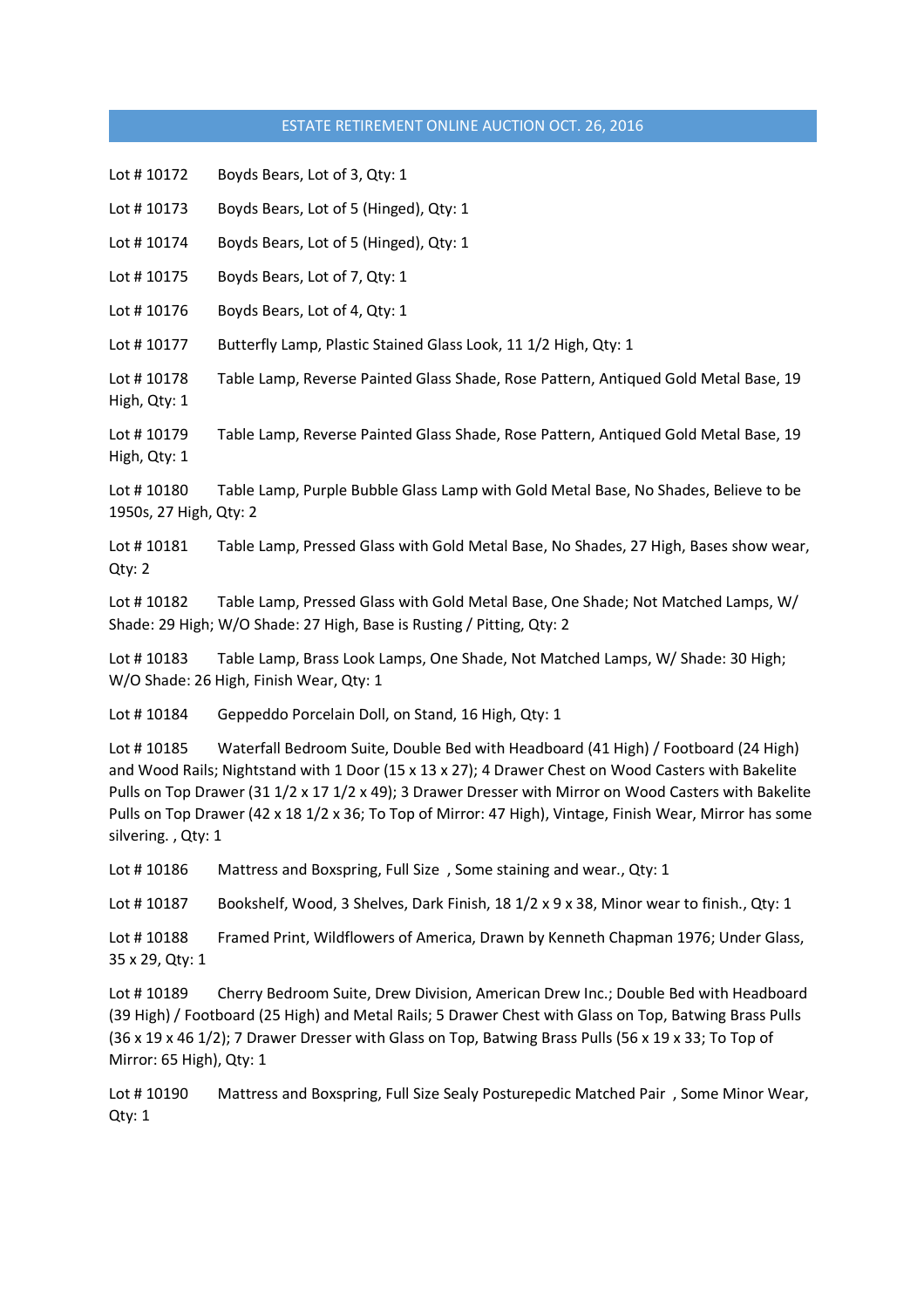| Lot #10191                    | Wood Stand, 3-Leg, Glass on Top, 17 Inch Diameter x 27 High, Qty: 1                                                                                                            |
|-------------------------------|--------------------------------------------------------------------------------------------------------------------------------------------------------------------------------|
| Lot #10192                    | Table Lamp, Made in Japan, Marble Base, One has minor damage / loose., Qty: 1                                                                                                  |
| Lot #10193                    | Zenith Television, 27 Inch, Working, Qty: 1                                                                                                                                    |
| Lot #10194                    | Wall Mirror, Oval, Gold Painted Frame, 18 x 22, Qty: 1                                                                                                                         |
| Lot #10195                    | Framed Print, Grand Glory IV, Limited Edition Watercolor by Glynda Turley #1174, Gold<br>Painted Frame, Matted Under Glass, 1995, 27 x 36, Qty: 1                              |
| Lot #10196<br>22 x 26, Qty: 1 | Framed Print, Fruits and Flowers by Diane Ulmer Pedersen, Matted Under Glass, 1998,                                                                                            |
| Lot #10197<br>26, Qty: 1      | Framed Print, Vincent Van Gogh, Irises, Gold Painted Frame, Matted Under Plastic, 32 x                                                                                         |
| Lot #10198                    | Framed Print, I.L. Jensen 1898, Gold Painted Frame, Matted Under Glass, 40 x 34, Qty: 1                                                                                        |
| Lot #10199                    | Wall Mirror, Mahogany, Vintage, 46 1/2 x 40, Qty: 1                                                                                                                            |
| Lot #10200                    | Framed Print, Well Earned Rest by Robert J. Hammond, Gold Frame, 20 x 16, Qty: 1                                                                                               |
| Lot #10201                    | Framed Watercolor, Artist: Rose Runkle, Matted Under Glass, 21 x 27, Qty: 1                                                                                                    |
| Lot #10202<br>1               | Framed Print, Pablo Picasso Print, Under Glass, Antique Gold Finish Frame, 21 x 25, Qty:                                                                                       |
| Lot #10203                    | Framed Print, Gold Painted Frame, Under Glass, 20 x 24, Qty: 1                                                                                                                 |
| Lot #10204                    | Framed Print, Gold Painted Frame, Matted Under Glass, 23 x 27 and 24 x 31, Qty: 2                                                                                              |
| Lot #10205                    | Braided Runner, Green and Tan, 24 x 108, Qty: 1                                                                                                                                |
| Lot #10206                    | Oriental Style Hall Runners, Pair, 22 x 84 and 24 x 96, Fair, Qty: 1                                                                                                           |
| Lot #10207                    | Outdoor Table and Chairs, Painted Aluminum Table with Glass Top (umbrella hole), 5<br>Plastic Chairs (4 match and 1 is different), 42 Diameter, Significant paint loss, Qty: 1 |
| Lot #10208                    | Suncast Hose Reel, Enclosure, Broken Hinges, Qty: 1                                                                                                                            |
| Lot #10209                    | Garden Bench, Cast Iron and Wood, 50 x 24 x 33, Qty: 1                                                                                                                         |
| Lot #10210                    | Hi-Top Table and Chairs, Metal with Tile Top with 4 Matching Padded Stools, 40 x 24 x<br>42, Rusted and Paint Loss, Cushions Bad, Qty: 1                                       |
| Lot #10211                    | Concrete Bird Bath, 2-Piece, 26 Diameter x 33, Qty: 1                                                                                                                          |
| Lot #10212                    | Outdoor Table and Chairs, Painted Aluminum Table with Glass Top (umbrella hole),<br>2Plastic Chairs, 60 x 39 x 28, Qty: 1                                                      |
| Lot #10213<br>Qty: 1          | Pool Lounge Chairs, One Plastic and One Metal Frame, Damage to arm, broken straps,                                                                                             |
| Lot #10214                    | Concrete Bench, 3-Piece, 40 x 15 x 16, Some chipping and minor cracks, Qty: 1                                                                                                  |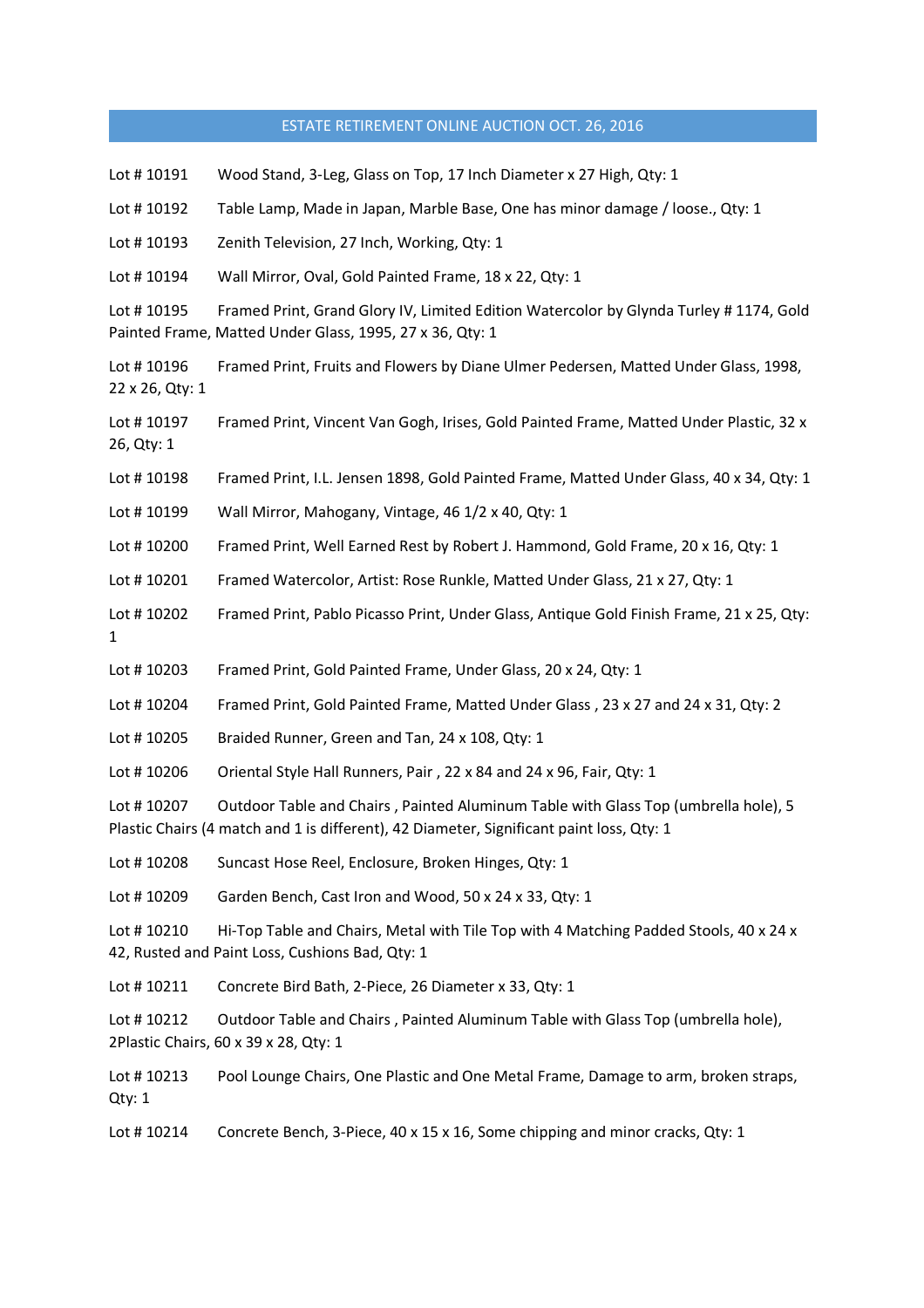Lot #10215 Double Shepherd Hooks, Pair, One Green (bent at base) and One Black, Qty: 1

Lot #10216 Concrete Bird Bath, 2-Piece, 18 Diameter x 25, Through cracks in bowl., Qty: 1

Lot #10217 Outdoor Table and Chairs, Painted Aluminum with 4 Plastic Chairs, Qty: 1

Lot # 10218 Concrete Planters, Pair of Planters and Pottery Planter Base, 15 Diameter x 13, Some base damage, Qty: 1

Lot # 10219 Concrete Table, 2-Piece, Painted , 40 Diameter x 25, Paint loss, Qty: 1

Lot # 10220 Concrete Bench, 3-Piece, 60 x 21 x 15, Qty: 1

Lot # 10221 Concrete Fountain, Marked: Henri Studios, Painted, 22 High, Qty: 1

Lot # 10222 Garden Chairs, Cast Aluminum, Heart Design, Painted, 25 x 24 x 34, Paint Loss, Qty: 3

Lot # 10223 Concrete Eagle, on Pedestal, Eagle: 16 High; Pedestal: 24 High, Qty: 1

Lot # 10224 Concrete Bench, 3-Piece, 56 x 16 x 15, Qty: 1

Lot # 10225 Garden Chair and Side Table, Cast Aluminum, Hummingbird and Leaf Design, Painted, Chair: 16 Diameter x 37; Table: 16 Diameter x 18, Qty: 1

Lot # 10226 Aluminum Extension Ladder, 18 ft and Vintage Wood Orchard Ladder, Qty: 1

Lot # 10227 Wood Porch Rockers, Adult and Child, Painted White, Paint Loss, Wood on Rocker is Rotting at Seat, Qty: 1

Lot #10228 Concrete Bench, 3-Piece, Leaf Pattern, 38 x 14 x 15, Qty: 1

Lot # 10229 Garden Planters, Iron, Family, Lot of 3, Qty: 1

Lot #10230 Outdoor Furniture, Iron Sofa and 2 Chairs, Painted, Cushions (sells with 3 plastic side tables), Sofa: 70 x 28 x 34 and Chairs: 25 x 26 x 34, Paint Loss and Rusting, Cushions Very Moldy, Qty: 1

Lot #10231 Coffee Table, Glass Top, Metal Frame (wobbles), 48 x 24 x 17, Qty: 1

Lot #10232 Kenmore Gas Grill, Side Burner, Some bracketing damage, Qty: 1

Lot # 10233 Empire Side Board, 3-Drawers over 2-Doors over 1-Drawer, Casters, Beveled Mirror on Back Splash, 48 x 23 x 54, Qty: 1

Lot #10234 St. John Maple Corner Cabinet, Glass Door Top over Solid Door Base, 32 x 17 1/2 x 69 1/2, Qty: 1

Lot #10235 St. John Maple Corner Cabinet, Glass Door Top over Solid Door Base, 32 x 17 1/2 x 69 1/2, Qty: 1

Lot #10236 Pennsylvania House Cherry Display Cabinet, Broken Arch Top, Double Beveled Glass Door Top with 3 Adjustable Glass Shelves Over Double Beveled Glass Door Base with 1 Adjustable Glass Shelf, Mirror Back, Beveled Glass Sides Top and Bottom, Lighted Top Cabinet, 37 x 17 x 84, Back is pulling away and needs tacked., Qty: 1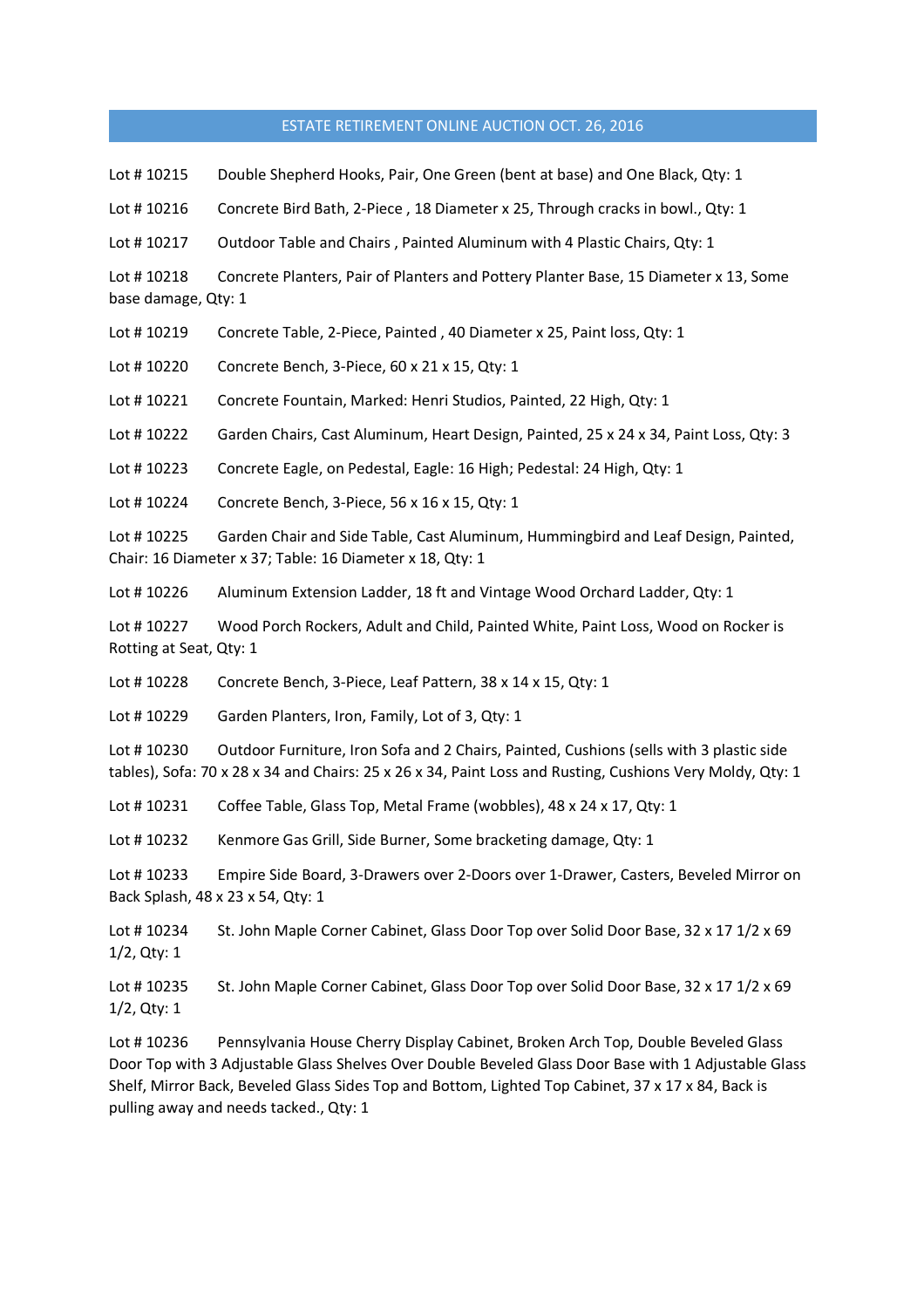Lot #10237 End Tables, Woodgrain Laminate Top over Wood Base, Single Drawer, 191/2 x 271/2 x 22 1/2, Qty: 2

Lot #10238 Pine Fireplace Mantle, 54 x 11 1/4 x 54 1/4, Finish Scratches and Damage at Base, Qty: 1

Lot #10239 Double Door Cabinet, Laminate over Particle Board, 4 Shelves, , 24 x 12 x 60, Damage at Bottom, Qty: 1

Lot #10240 Coffee Table, Glass Top over Molded Figural Dolphin Base, 28 x 23 x 16, Some cracking in glaze on base., Qty: 1

Lot #10241 Jotul Cast Iron Gas Stove, Direct Vent, Propane Gas (Converted from natural in 2005), Ceramic Log Set, Ivory Enamel Paint; Includes Stove Pipe, 2003, 29 x 21 x 31, Some chipping in paint., Qty: 1

Lot # 10242 China Cabinet, Duncan Phyfe Style, 1-Door Glass Top over 1-Drawer over 2-Doors; Top has 2-Shelves, Bottom has 1-Shelf, 42 x 17 x 69 1/4, Minor finish wear., Qty: 1

Lot #10243 Whitney Drop Leaf Table, 42 x 60 x 30, Top appears to have been stripped., Qty: 1

Lot # 10244 Storage Cabinet, Laminate, 1-Door, 5 Adjustable Shelves, Dark Finish, No Key, 18 x 18 x 72, Qty: 1

Lot # 10245 Wood Wardrobe, Dark Finish, 2 Doors with 4 Pullout Drawers on Inside Left and Hanging Bar on Inside Right, Casters, 38 x 20 x 56, Qty: 1

Lot #10246 Grandfathers Clock, Sundial Face (not attached - but present), Locking Door with Beveled Glass and Key, Pull Chains, Broken Arch Top, 1970s, 20 x 12 1/2 x 77, Unknown, Qty: 1

Lot # 10247 Waterfall Wardrobe, 4-Drawers and 1-Door with Interior Bar and Cedar Lining, Bakelite Pulls, 36 x 20 x 60, Qty: 1

Lot #10248 Wood Wardrobe, Dark Finish, 1-Door Locking with Key, 30 x 20 x 71, Qty: 1

Lot #10249 Pine Stand, 3-Tier, Formica on Top, Casters, 26 x 20 x 36, Qty: 1

Lot #10250 Whirlpool Washer, Extra Care System, Top Load, 27 x 26 x 44, Working, Qty: 1

Lot #10251 General Electric Dryer, 6-Cycle Automatic, Heavy Duty Extra Large Capacity, 27 x 25 x 43, Working, Qty: 1

Lot #10252 Wire Shelf, 4-Tier Light Weight with Wicker Basket, Tissue Box Holder and Wastebasket; Sells as one lot., 24 x 13 x 41, Qty: 1

Lot #10253 Hoover Elite Rewind Vacuum, Upright, Bagless, 12 AMP, Runs, Qty: 1

Lot #10254 Bissel Momentum Cyclone Vacuum, Upright, Bagless, 15 Inch Wide Path, 12 AMP, Runs, Qty: 1

Lot # 10255 Bissel Heavy Duty Vacuum, Upright, Bagless, 12 AMP, 93Z6, Runs, Qty: 1

Lot #10256 Bissel Pro Heat Carpet Shampooer, Upright, 12 AMP, Runs, Qty: 1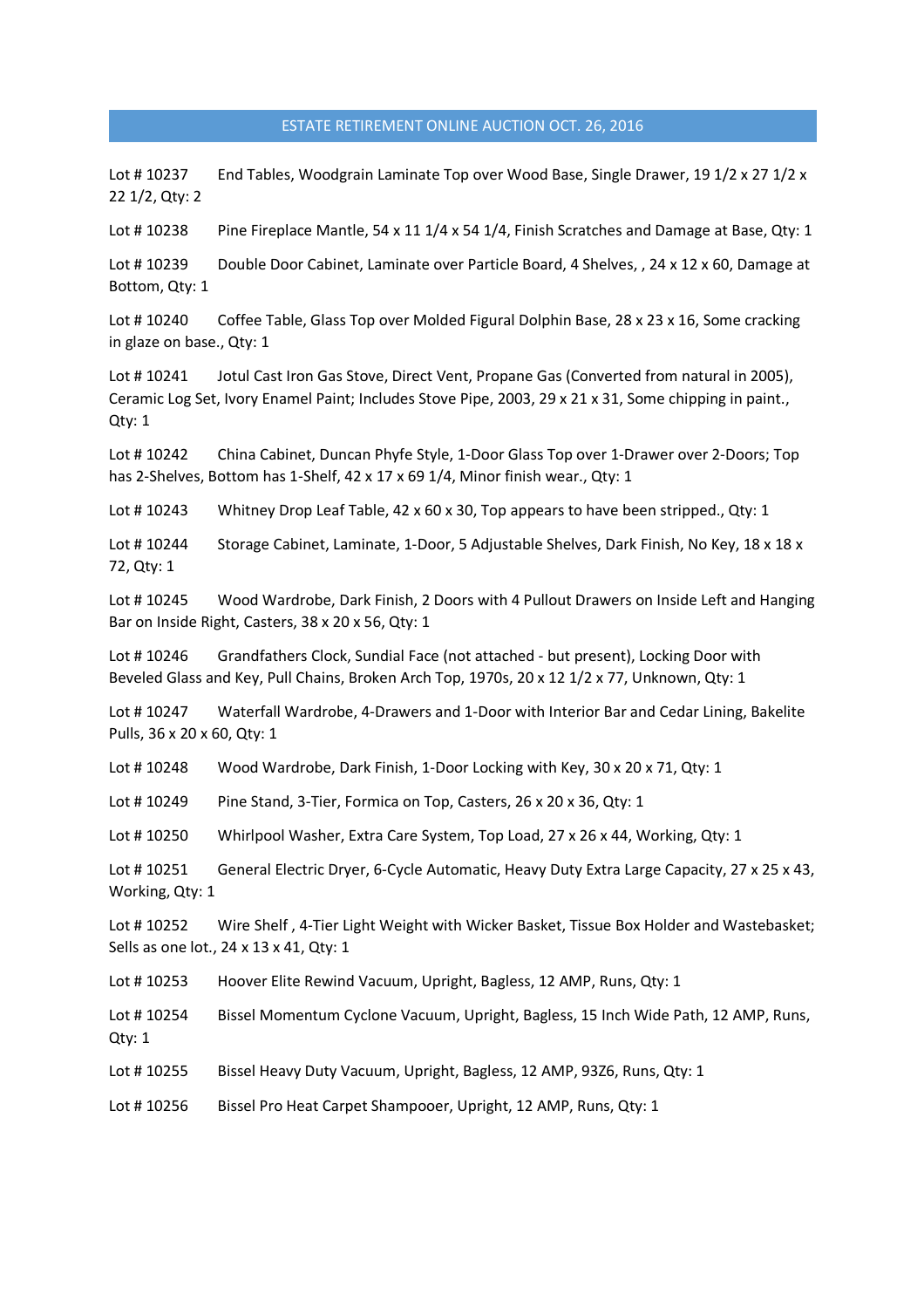Lot # 10257 Hand Held Vacuums, Dirt Devil and Douglas Power Brush, Runs, Qty: 1

Lot #10258 Fellows Paper Shredder, Power House, C-14, Works, Qty: 1

Lot #10259 Karaoke Machine, The Signing Machine, SMG299, In box, unknown. Appears to be in unused condition., Qty: 1

Lot #10260 Curtain Rods, Large Assorted Lot in Boxes, Do not know if all parts are in boxes, many are opened, Qty: 1

Lot #10261 Assorted Lights, (2) Pendant Lights, (1) Wall Sconce, (1) 3-Head Decorative Track Light and (1) 4-Light Bathroom Vanity Bar, New in Box, Qty: 1

Lot #10262 Samsung HD Television, 32 Inch, Unknown, Qty: 1

Lot #10263 Inline Radon Fan, Fantech HP/FR Series and Orwick Air Purifier Compact Series; Sells as One Lot, Unsused Condition, Qty: 1

Lot #10264 Home Health Items, Foot Refresh and Magic Rub Massager (runs), Qty: 1

Lot #10265 Kitchen Small Applicances, Toastmaster 2-Slice Toaster Oven and Stuffing Cage, Unused, Qty: 1

Lot #10266 Record Lot, Assorted 45s and LPs, Fair to rough., Qty: 1

Lot # 10267 Collector Dolls, Ms Wonderful and 1990 Cabbage Patch , Qty: 1

Lot #10268 J R Ewing Porcelain Bourbon Bottle, 15 Inches Tall, Complete with Music Box that plays the Theme from Dallas , 1980, Empty and Music Box does not work. In Original Box., Qty: 1

Lot #10269 Electric Shaver Lot, with Iron and Miscellaneous Items., Unknown., Qty: 1

Lot # 10270 Ty Beanie Babies, Large Assorted Lot plus a few Miscellaneous , Qty: 1

Lot # 10271 United States of America Coin Collectors Map, 1999 - 2008: Collector Quarters , May not be complete with each States quarters, but map is full., Qty: 1

Lot #10272 Goeble Porcelain Figurines, Gaspar and Donkey only from Nativity Scene, Only 2 pieces, the rest are missing., Qty: 1

Lot #10273 Norman Rockwell Porcelain Figurine, Saying Grace: Limited Edition #1770 / 5000, Saturday Evening Post Cover of November 24, 1951; Made by Gorham, Japan, Style RW-42, 1982, Original box., Qty: 1

Lot #10274 Norman Rockwell Porcelain Figurine, The Marriage License: Limited Edition #323 / 5000, Saturday Evening Post Cover of June 11, 1955; Made by Gorham, Japan, Style RW-38, 1981, Original box., Qty: 1

Lot # 10275 Norman Rockwell Porcelain Figurine, For A Good Boy (Sells with Store Display), 1980, Qty: 1

Lot #10276 Princess House Glassware, Assorted Lot of 50 Pieces with Salt and Peppers, Wine Glasses, Mugs, Compote, Water Pitchers, Ice Buckets, Lidded Cannister, Cruets, etc, Qty: 1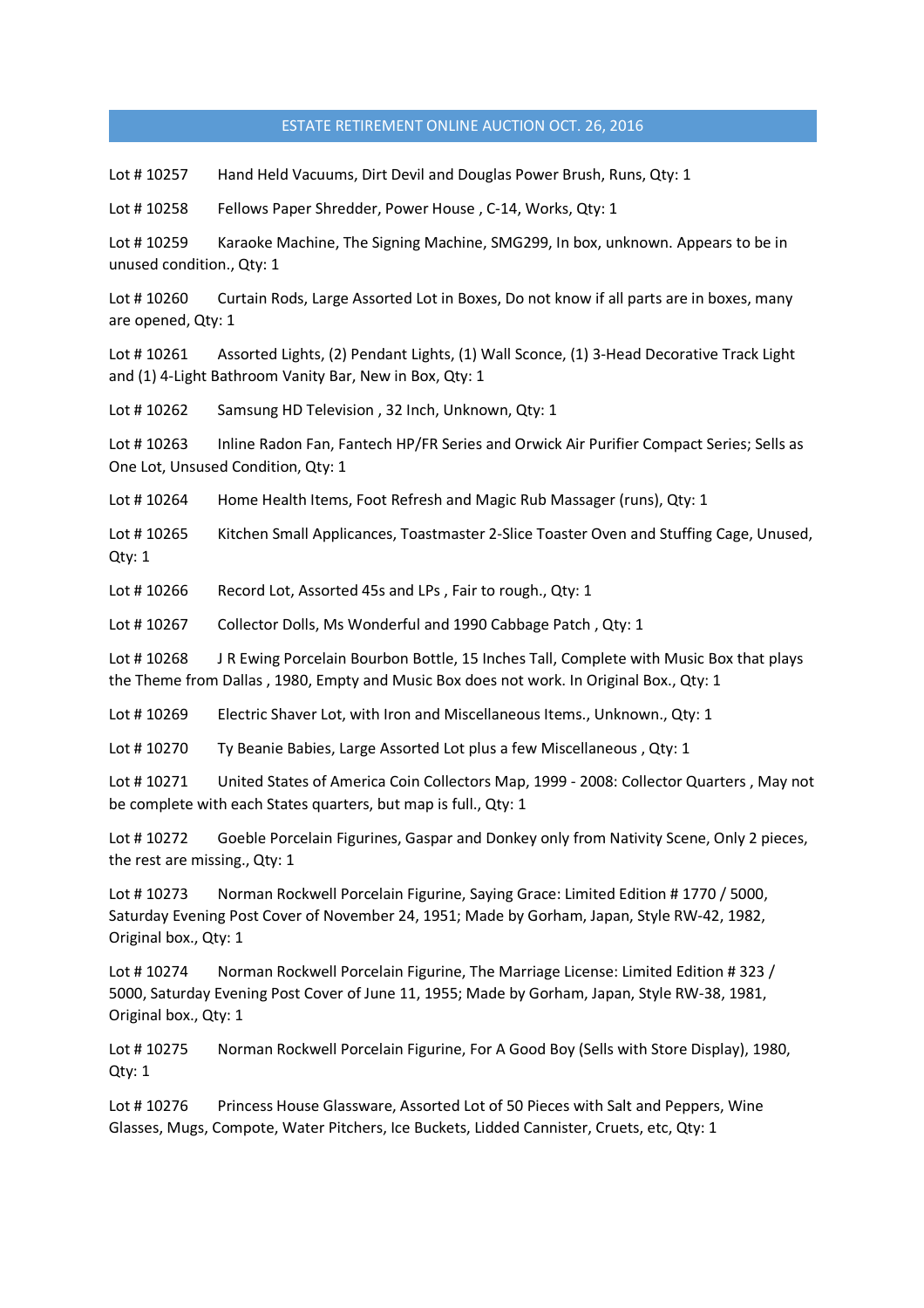Lot #10277 Pyrex Dishware, Blue and Gold Band Dinner Service for 12 (only 10 Coffee Cups) with Dinner Plates, Cups, Saucers, Salad Plate, Fruits with Serving Pieces; Total of 61 Pieces, Qty: 1

Lot #10278 Mikasa China, Primrose; Complete for 10 with Dinner Plate, Salad Plate, B & B Plate, Cup, Saucer, Soup Bowl and Fruit Bowl, plus Extra Pieces; Total of 83 Pieces, Primrose, Qty: 1

Lot # 10279 Mikasa China, Whole Wheat; Complete for 6 with Dinner Plate, Salad Plate, Soup Bowl, Cup and Saucer; Plus Serving Pieces; Total of 34 Pieces, Whole Wheat, Qty: 1

Lot #10280 Johnson Bros. England, (18) Assorted Blue Decorated Dishware in an Asian Pattern, plus (1) Blue Decorated Plate marked Coaching Scene, Qty: 1

Lot #10281 Pfaltzgraff Stoneware, Coffee Pot, Sugar, Creamer, Bud Vase and Oval Platter; Lot of 5 Pieces, Qty: 1

Lot #10282 Jelly Glasses, Character Glasses: Lot of 5 with (4) 1971 Archie Comic and (1) 1963 Flinstone, Qty: 1

Lot # 10283 Warner Bros. Pepsi Collector Series 1973 Glasses , (3) Petunia Pig, (5) Porky Pig and (2) Daffy Duck, Qty: 1

Lot # 10284 Warner Bros. Pepsi Collector Series 1973 Glasses , (6) Tweety Bird and (4) Sylvester, Qty: 1

Lot # 10285 Warner Bros. Pepsi Collector Series 1973 Glasses , (6) Road Runner and (3) Yosemite Sam, Qty: 1

Lot # 10286 Warner Bros. Pepsi Collector Series 1973 Glasses , (6) Bugs Bunny, (3) Daffy Duck and (1) Elmer Fudd, Qty: 1

Lot # 10287 Warner Bros. Pepsi Collector Series 1973 Glasses , (3) Speedy Gonzales, (3) Pepe le Pew, (2) Tasmanian Devil, (1) Foghorn Leghorn and (1) Beaky Buzzard, Qty: 1

Lot # 10288 McDonalds 1983 Camp Snoopy Character Glasses, (7) Assorted (only 3 of the 5 glasses that were released - not a complete set), Qty: 1

Lot #10289 Hardees 1982 Smurf Character Glasses, (1) Jokey, (1) Baker, (1) Hefty, (1) Harmony, (1) Grouchy, (1) Clumsy, (1) Papa and (2) Lazy, Qty: 1

Lot #10290 Burger King 1983 Return of the Jedi Character Glasses, (3) Ewok Village, Qty: 1

Lot #10291 McDonalds 1981 Muppet Character Glasses, (5) Great Muppet Caper (complete set of 4 plus one extra Happiness Hotel), Qty: 1

Lot # 10292 McDonalds 1977 Character Glasses, (1) Hamburglar, (3) Big Mac, (1) Ronald McDonald, (1) Mayor Mc Cheese, Qty: 1

Lot #10293 Pepsi Collector Series Character Glasses, (1) Mr. Peabody, (1) 1976 Sylvester and Twitty, (1) 1976 Petunia and Porky Pig , Qty: 1

Lot #10294 Bavarian Crystal Vase, Red, 12 High, Qty: 1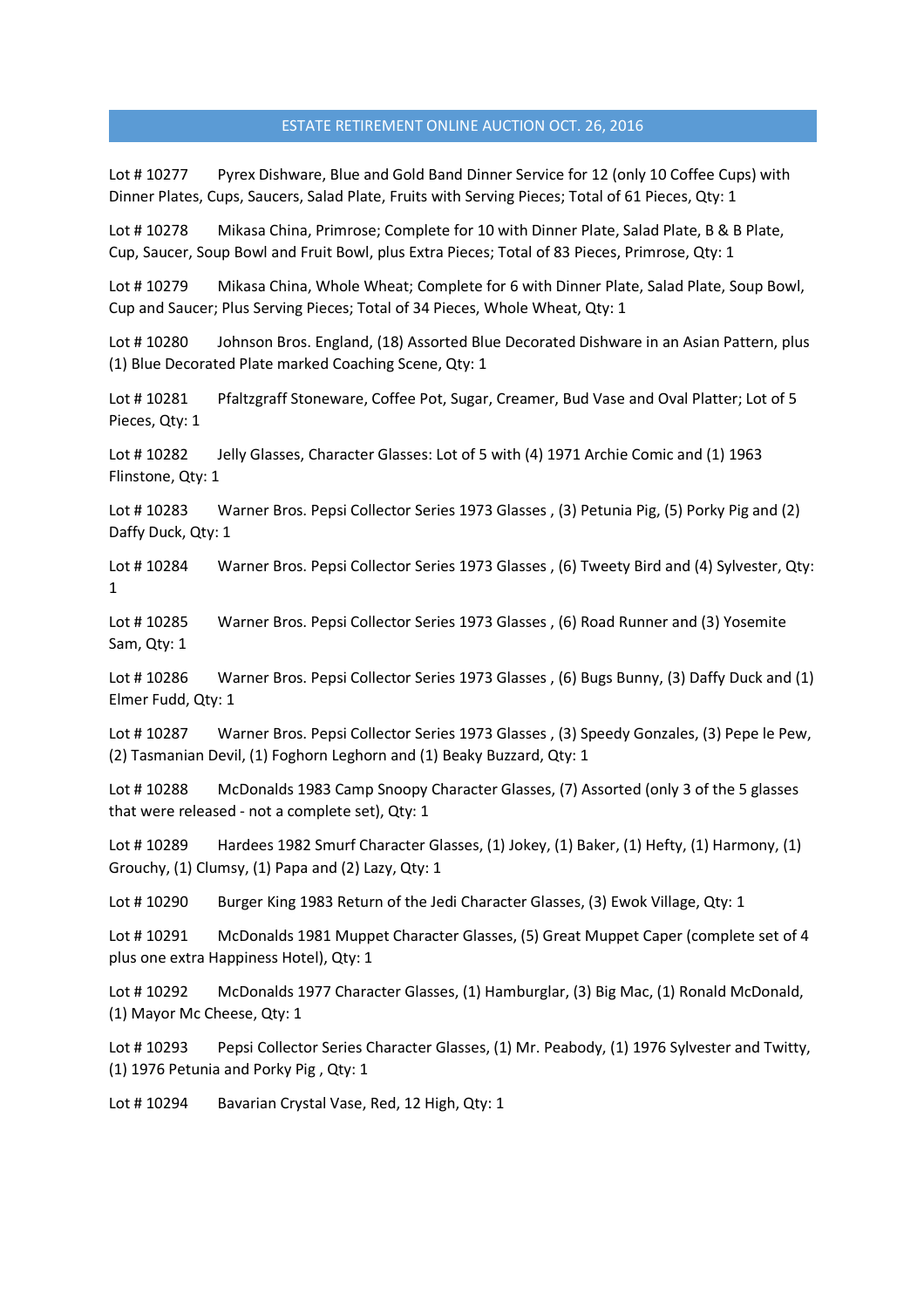| Lot #10295           | Fenton Glass, Bells, Assorted, Lot of 8, Qty: 1                                                                                                                                            |
|----------------------|--------------------------------------------------------------------------------------------------------------------------------------------------------------------------------------------|
| Lot #10296           | Fenton Glass, Shoes, Assorted, Lot of 6, Qty: 1                                                                                                                                            |
| Lot #10297<br>Qty: 1 | Daisy and Button Glass, Pedestal Cake Stand and Pedestal Covered Candy Dish, Vintage,                                                                                                      |
| Lot #10298           | Fenton Glass, Hand Painted Frosted Glass, Lot of 4, Qty: 1                                                                                                                                 |
| Lot #10299           | Fenton Glass, Colored Glass Hobnail with Ruffled Edge, Lot of 4, Qty: 1                                                                                                                    |
| Lot #10300           | Fenton Glass, Figurines, Assorted, Lot of 8, Qty: 1                                                                                                                                        |
| Lot #10301<br>Qty: 1 | Fenton Glass, Assorted Pieces to include Angel Figurine Signed: Bill Fenton, Lot of 6,                                                                                                     |
| Lot #10302           | Fenton Glass, Bud Vases, Assorted, Lot of 6, Qty: 1                                                                                                                                        |
| Lot #10303           | Fenton Glass, Frosted Glass Plates (4 Bicentennial and 1 Anniversary) and Hobnail<br>Milkglass Cake Plate, Lot of 6, Qty: 1                                                                |
| Lot #10304           | Fenton Glass, Hobnail Milkglass with Ruffled Edge, Lot of 5, Qty: 1                                                                                                                        |
| Lot #10305           | Fenton Glass, Ruffled Edge, Lot of 3, Qty: 1                                                                                                                                               |
| Lot #10306           | Smith Glass, (2) Blue Carnival Bowls and Purple Covered Candy Dish, Lot of 3, Qty: 1                                                                                                       |
| Lot #10307           | Carnival Glass, Orange, Lot of 2, Qty: 1                                                                                                                                                   |
| Lot #10308           | Jelly Glasses, Lot of (11) 1970s Glasses; Plus (1) Juice Pitcher and 1 Extra Glass, Qty: 1                                                                                                 |
| Lot #10309<br>Qty: 1 | Pyrex Nesting Bowl Set, In Original Box, Dated 1967, 4-Piece Set, Unused Condition, Box<br>Shows Shelf Wear but does not appear to have been opened. We did not open to photograph bowls., |
| Lot #10310           | FireKing and Pyrex Lot, Includes: (2) Pyrex Refrigerator Dishes without Lids, Sauce Boat<br>and Underliner; Plus FireKing Glass Pie Plate and (4) Blue Fruit Bowls, Qty: 1                 |
|                      | Lot #10311 Anchor Hocking Depression Chair Coasters, Green, Lot of 14, Qty: 1                                                                                                              |
| Lot #10312           | Miscellaneous Lot, 9 Pieces as Picture, Qty: 1                                                                                                                                             |
| Lot #10313           | Coke Lot, Assorted Lot of Coke Glasses and other, 14 Pieces, Qty: 1                                                                                                                        |
| Lot #10314           | Glass Lot, (14) Beer Glasses and (4) Soda Glasses, Qty: 1                                                                                                                                  |
| Lot #10315           | Stemware Lot, Silver Trim Detail with Leaf Pattern, 16 Pieces, Qty: 1                                                                                                                      |
| Lot #10316           | Pressed Glass Lot, Assorted Lot of 25 Pieces as Pictured., Qty: 1                                                                                                                          |
| Lot #10317           | Westmoreland, Milkglass, Hens on a Nest (2) 7 1/2 Inch and (1) 5 1/2 Inch; Base; Plus<br>Rooster Top Only; Sells as Lot, Qty: 1                                                            |

Lot #10318 Westmoreland, Milkglass, Hens on a Nest (3) 51/2 Inch, and (1) 51/2 Inch Rooster on Nest; Sells as Lot, Qty: 1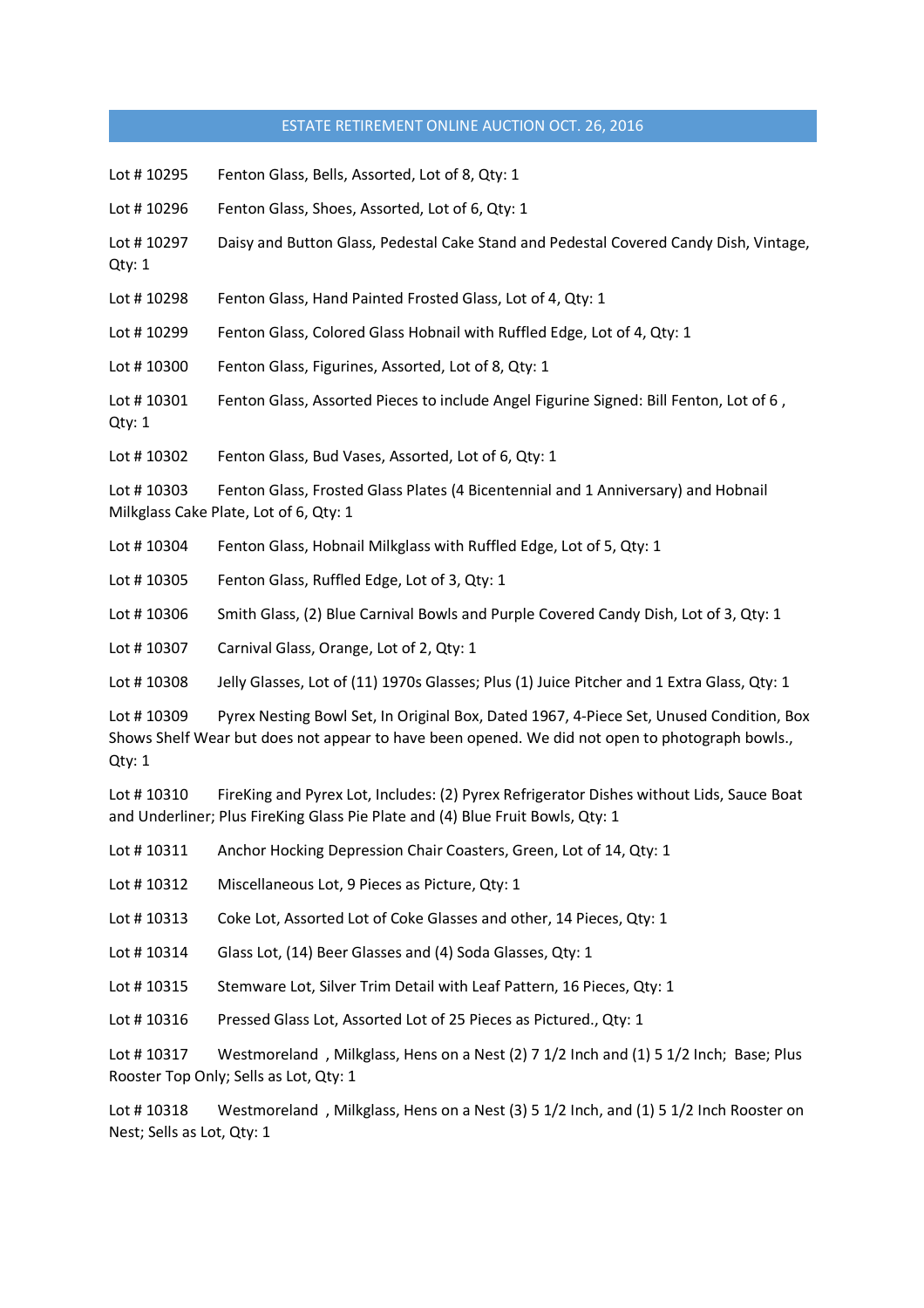- Lot # 10319 Westmoreland , (4) Bud Vases and (3) Bells, Qty: 1
- Lot # 10320 Westmoreland , Milkglass, Grape Pattern, Lot of 5, Qty: 1
- Lot #10321 Westmoreland, Milkglass, Grape Pattern, Lot of 5, Qty: 1
- Lot #10322 Westmoreland, Milkglass, Assorted Lot of 7, Qty: 1
- Lot #10323 Westmoreland, Milkglass, Assorted Lot of 8, Qty: 1
- Lot #10324 Westmoreland, Lot of 2, Qty: 1
- Lot #10325 Fenton Glass, Opalescent Hobnail, Lot of 5, Qty: 1
- Lot #10326 Fenton Glass, Hobnail, Lot of 5, Qty: 1
- Lot #10327 Figurine Lot, Lot of (6) Glass and (1) Carved, Qty: 1
- Lot #10328 Hines Pup, Cast Iron, Acco, Qty: 1
- Lot # 10329 Roseville Pottery, Assorted Lot of 3, Qty: 1
- Lot #10330 Blown Glass Vase, Cobalt Blue, Pair, Qty: 1
- Lot #10331 Glass Lot, Assorted Lot of 8, Qty: 1
- Lot # 10332 Blown Glass Lot, Assorted Lot of 8, Qty: 1
- Lot #10333 Rotary Phone, Monophone, Vintage, Qty: 1

Lot #10334 Johanna Haviland Bavarian China, Blue Garland, 20 Piece Set in Original Box, Service for 4 - Complete, 20107, Never removed from box., Qty: 1

Lot # 10335 Miscellaneous Lot, West Germany Cake Stand, Ruby Vase and Czechoslavikian Candlestick Pair; Lot 4, Qty: 1

| Lot #10336                 | Glass Basket Lot, (3) Etched / Pressed and (1) Lead Crystal Cut Crystal, Qty: 1           |
|----------------------------|-------------------------------------------------------------------------------------------|
| Lot #10337                 | Catholic, Assorted Lot of 7, Qty: 1                                                       |
| Lot #10338                 | Imperial Glass, Assorted Lot of 5, Qty: 1                                                 |
| Lot #10339<br>$\mathbf{1}$ | Miscellaneous Lot, Assorted Glass Lot with 3) Fostoria and (3) Pressed Glass Pieces, Qty: |
| Lot #10340<br>of 8, Qty: 1 | Miscellaneous Lot, Assorted Lot to include (2) Limoges, (2) Wedgewood, (1) Viking; Lot    |
| Lot #10341                 | Fiesta Ware, Lot of 5, Qty: 1                                                             |
| Lot #10342                 | Jewelers Brass, Candlestick Holders, Pair, Qty: 1                                         |
| Lot #10343                 | Pressed Glass Lot, Punchbowl and 10 Cups, Qty: 1                                          |
| Lot #10344                 | Lead Crystal, Lot of 3, Qty: 1                                                            |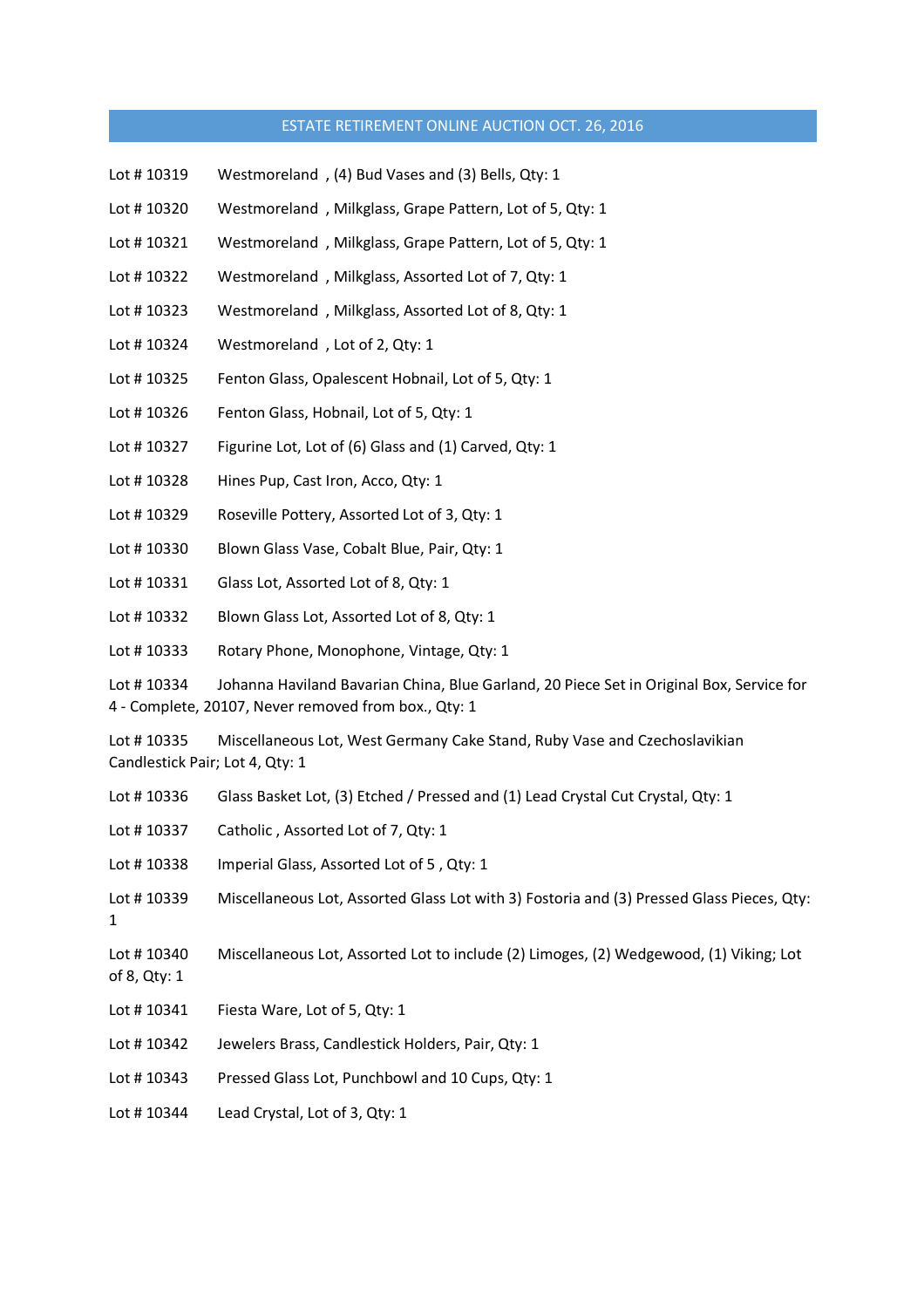- Lot #10345 Lead Crystal, Lot of 5, Qty: 1
- Lot #10346 Lead Crystal, Lot of 8, Qty: 1
- Lot #10347 Lead Crystal, Lot of 3, Qty: 1
- Lot #10348 Pressed Glass Lot, Lot of 11, Qty: 1
- Lot #10349 Pressed Glass Lot, Lot of 8, Qty: 1
- Lot #10350 Glass Lot, Assorted Lot of 3 and (1) Lead Crystal Bowl, Qty: 1
- Lot #10351 Nippon China, Lot of 6, Qty: 1
- Lot # 10352 Assorted China, Lot of (4) England and (2) Germany, Qty: 1
- Lot #10353 Cobalt Blue Glass, Lot of 3, Qty: 1
- Lot #10354 Cobalt Blue Glass, Lot of 6, Qty: 1
- Lot #10355 Cobalt Blue Glass, Lot of 9, Qty: 1
- Lot #10356 Cobalt Blue Glass, Lot of 8, Qty: 1
- Lot #10357 Cast Sleigh, Candle Holder, Qty: 1
- Lot #10358 Belleek Ireland, Lot of 4, Qty: 1
- Lot #10359 Blown Glass Vase, Italy, Lot of 2, Qty: 1
- Lot #10360 Ruby Souvenir Glass, Lot of 3, Qty: 1
- Lot #10361 Lenox China, Lot of 5, Qty: 1
- Lot #10362 Colored Glass, Lot of 10, Qty: 1
- Lot # 10363 Lefton , Lot of 7, Qty: 1
- Lot # 10364 Lefton , Pair of Blue Glass Bud Vases, Qty: 1
- Lot #10365 Lefton, Holiday, Lot of 9, Qty: 1
- Lot #10366 Noritake China, Lot of 8, Salt shaker top is corroded., Qty: 1
- Lot #10367 Noritake China, Covered Tureen, Qty: 1
- Lot #10368 Noritake China, Lot of 5, Qty: 1
- Lot #10369 Murero Glass, Italy, Ruffled Bowl, Qty: 1
- Lot #10370 Depression Glass, Lot of 7, Qty: 1
- Lot #10371 Marble Pieces, Lot of 4, Qty: 1

Lot #10372 Danbury Mint, Classic Cars of the World, Pewter, with Boxes, Lot of 10 (plus extras that are damaged), Qty: 1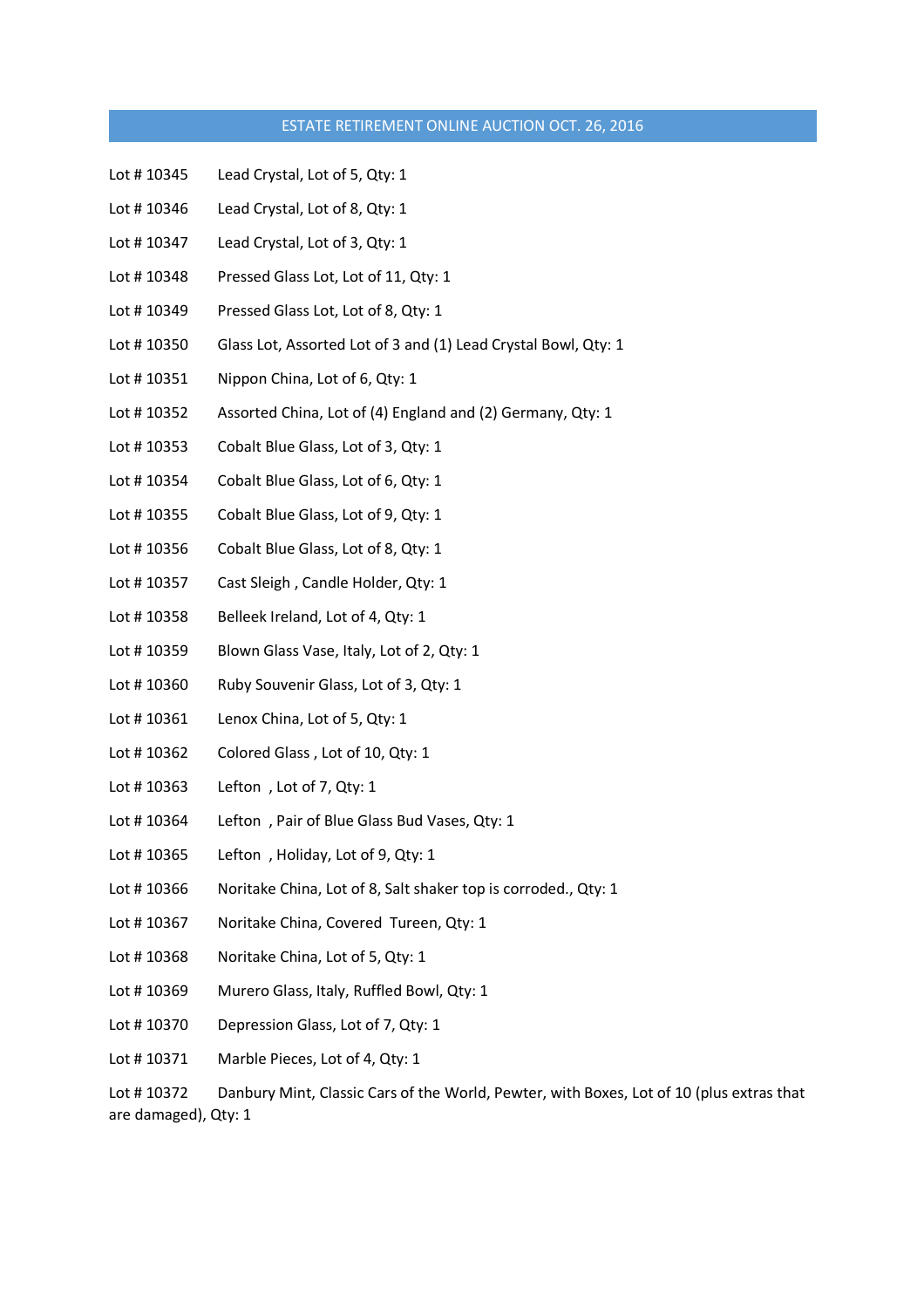Lot #10373 Porcelain Figurines, Walt Disney 3 Little Pigs Musical Figurine and Precious Moments Figurine, Qty: 1 Lot #10374 Miscellaneous Lot, With Czechoslovakia Vase, Candle Holde and Plate, Qty: 1 Lot #10375 Mikasa China, Lot of 3, Qty: 1 Lot #10376 Marvel Comics, Lot of 20 Assorted and 1 Topps, Qty: 1 Lot #10377 DC Comics, Lot of 30 Assorted, Qty: 1 Lot #10378 Comics, Assorted Lot of 36, Qtv: 1 Lot #10379 Footstool, Tapestry Top, plus Hinged Top Wood File Box (bottom replaced), Qty: 1 Lot # 10380 Collectible Plates, Margaret Keane 1977 and 1978; Joan Walsh 1973 Birthday Plate; Lot of 3, Qty: 1 Lot #10381 Hummel Goebel Collectible Plates, Annual Plates in Bas Relief: 1973 through 1978; Lot of 6, Qty: 1 Lot #10382 Hummel Goebel Collectible Plates, Annual Plates in Bas Relief: 1971, 1974, (2) 1977 and 1978, 1971 is in a 1975 box., Qty: 1 Lot #10383 Hummel Goebel Collectible Plates, Annual Plates in Bas Relief: (4) 1979, Qty: 1 Lot #10384 Hummel Goebel Collectible Plates, Annual Plates in Bas Relief: 1980 through 1984; Lot of 5, Qty: 1 Lot # 10385 Hummel Goebel Collectible Plates, Annual Plates in Bas Relief: 1980, 1982, 1983 and (3) 1984; Lot of 6, Qty: 1 Lot # 10386 Hummel Goebel Collectible Plates, Annual Plates in Bas Relief: 1985 through 1989; Lot of 5, Qty: 1 Lot # 10387 Hummel Goebel Collectible Plates, Annual Plates in Bas Relief: 1985 through 1989; Lot of 5, Qty: 1 Lot # 10388 Hummel Goebel Collectible Plates, Annual Plates in Bas Relief: 1990 through 1995; Lot of 6, Qty: 1 Lot # 10389 Hummel Goebel Collectible Plates, Annual Plates in Bas Relief: 1990 through 1995; Lot of 6, Qty: 1 Lot # 10390 Hummel Goebel Collectible Plates, Annual Plates in Bas Relief: 1980 and 1985, plus 1979 Bell; Lot of 3, Qty: 1 Lot #10391 Fenton Collectible Plates, Carnival Glass: American Crafters 1970, 1975, 1977, 1980 and 1981; Christmas 1972 and 1978; Mothers Day 1975; Lot of 8, No Boxes, Qty: 1

Lot #10392 Schmid Collectible Plates, Walt Disney Characters Mothers Day Plates 1977 through 1982; Lot of 6, Qty: 1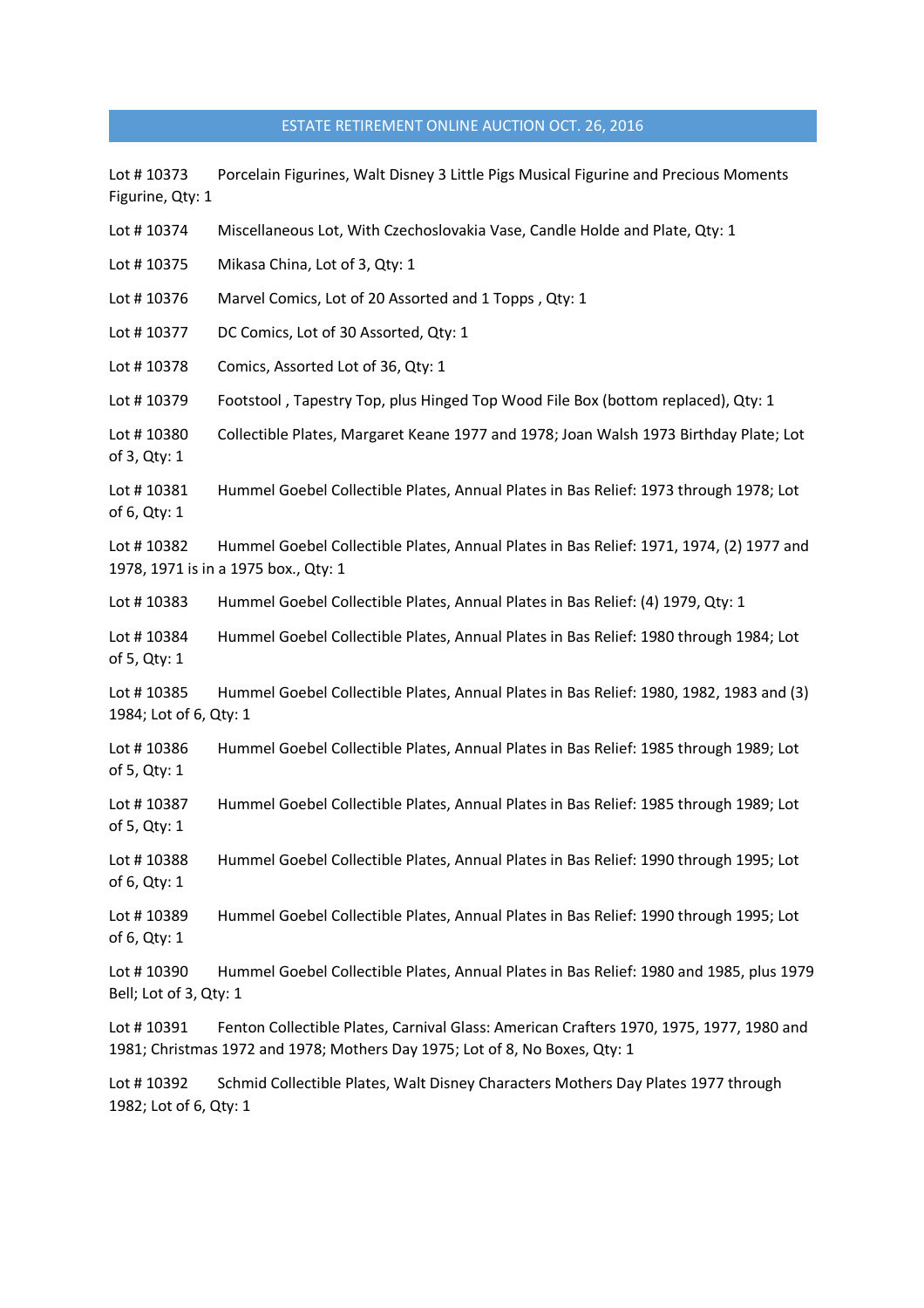| Lot #10393<br>1979; Lot of 4, Qty: 1       | Schmid Collectible Plates, Walt Disney Characters Christmas Plates 1973, 1977 through                                                                   |
|--------------------------------------------|---------------------------------------------------------------------------------------------------------------------------------------------------------|
| Lot #10394                                 | Schmid Collectible Plates, Peanuts Christmas Plates 1977 through 1979; Lot of 3, Qty: 1                                                                 |
| Lot #10395                                 | Norman Rockwell Collectible Plates, (9) Painted and (1) Bas Relief; Lot of 10, Qty: 1                                                                   |
| Lot #10396<br>Lot of $5$ , Qty: 1          | Wedgwood Collectible Plates, (4) by Mary Vicars and (1) Jaspar Bas Relief by Centennial;                                                                |
| Lot #10397                                 | Wedgwood Collectible Plates, (5) by Mary Vicars, Qty: 1                                                                                                 |
| Lot #10398                                 | Lenox Collectible Plates, Christmas 1978 through 1980, 1982; Lot of 4, Qty: 1                                                                           |
| Lot #10399                                 | Limoges Collectible Plates, Les Femme Plates: BY660, CK601 and CG566, Qty: 3                                                                            |
| Lot # 10400                                | Royal Copenhagen Collectible Plates, Winter Scenes, Lot of 10, Qty: 1                                                                                   |
| Lot #10401                                 | Kaiser Porcelain Collectible Plates, Lot of 4, Qty: 1                                                                                                   |
| Lot #10402                                 | Collectible Plates, Assorted Lot of 6, Qty: 1                                                                                                           |
| Lot #10403                                 | Books, Assorted Lot of 16, Qty: 1                                                                                                                       |
| Lot #10404                                 | Framed Print, Margie Whittington, Matted, Under Glass, 28 x 24, Qty: 1                                                                                  |
| Lot #10405                                 | Oil on Canvas, Signed, Framed and Matted, 25 x 21, Qty: 1                                                                                               |
| Lot #10406<br>Under Glass, 15 x 22, Qty: 2 | Framed Print, Old English Crest: William Legge and Charles Cornwallis; Painted Frames,                                                                  |
| Lot # 10407                                | Amber Glass and Metal Table Lamp, Ruffled Shade, 36 High, Qty: 2                                                                                        |
| Lot #10408                                 | Brass Floor Lamps, With Pleated Shades, 57 High and 56 High, Qty: 2                                                                                     |
| Lot #10409                                 | Table Lamps, Stiffel Antique Brass Finish (missing shade) and Marble (not sure) with<br>Shade; Lot of 2, 31 High (Stiffel) and 21 High (Marble), Qty: 1 |
| Lot #10410                                 | Painting, On Canvas, Signed: Joanna, 12 x 24, Qty: 1                                                                                                    |
| Lot #10411                                 | Thewalt Beer Stein, West Germany, 11 1/4 High, Qty: 1                                                                                                   |
| Lot #10412                                 | Marzi and Remy Beer Stein, Germany, 11 High, Qty: 1                                                                                                     |
| Lot #10413                                 | Egon Bay Beer Stein, West Germany, Limited Edition 778 / 2000, 9 High, Qty: 1                                                                           |
| Lot #10414<br>Qty: 1                       | Beer Stein, Western Germany, Foil Tag House of Global Art (over stamp), 14 1/4 High,                                                                    |
| Lot #10415                                 | R. Bay Beer Stein, Germany, 7 High, Qty: 1                                                                                                              |
| Lot #10416                                 | BMF Beer Stein, German, 7 3/4 High, Qty: 1                                                                                                              |
| Lot #10417                                 | Beer Stein Music Box, 7 1/8 High, Qty: 1                                                                                                                |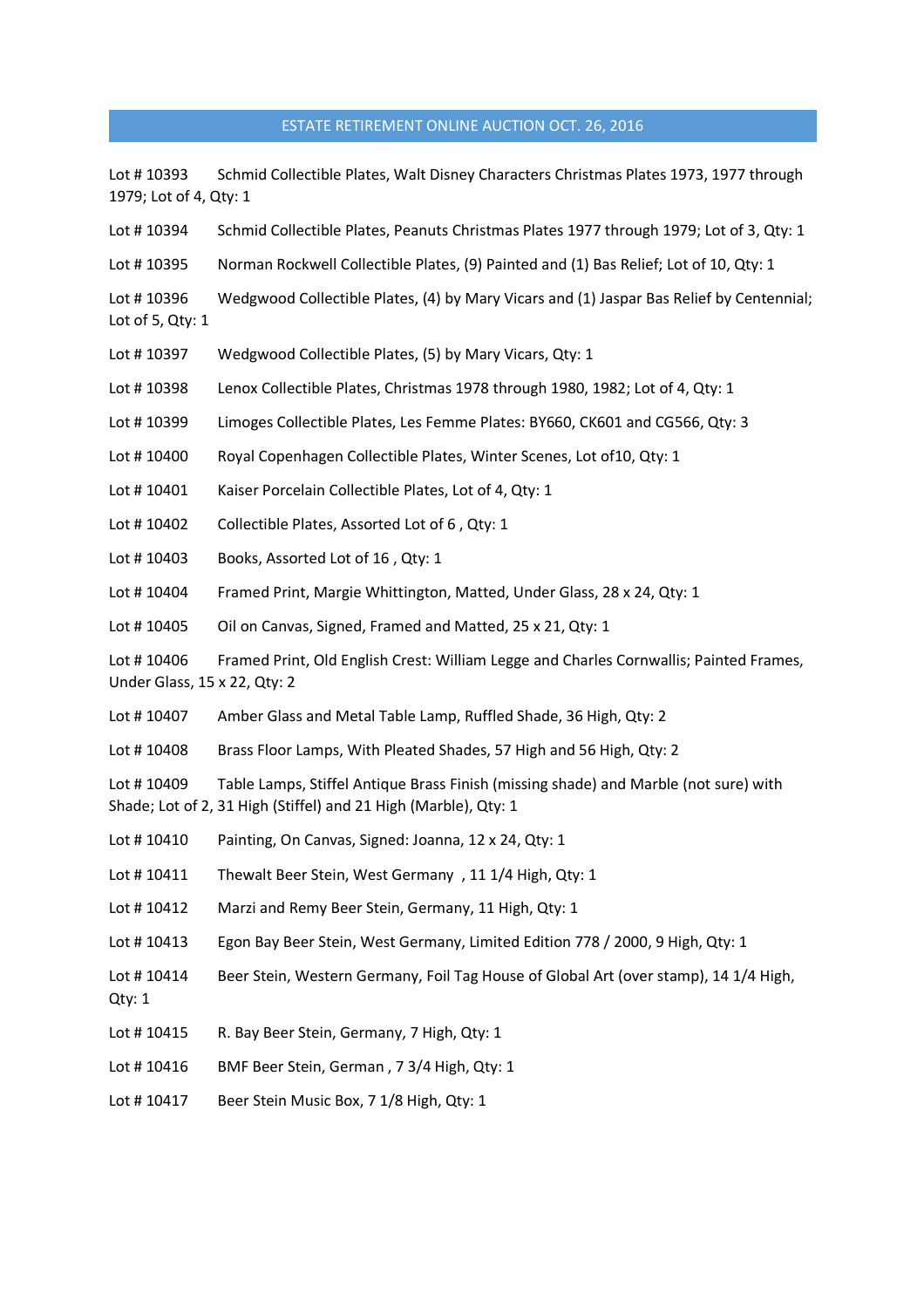- Lot # 10418 Corzelius Beer Sten, Germany, Limited Edition 487 / 5000, 8 3/4 High, Qty: 1
- Lot # 10419 Gerzit Beer Stein, West Germany, 11 1/4 High, Qty: 2
- Lot # 10420 Gerz Beer Stein, West Germany, 9 1/2 and 6 3/8 High, Qty: 2
- Lot #10421 Gerz Beer Stein, West Germany, 9 and 7 High, Qty: 2
- Lot #10422 German Beer Stein, Qty: 2

Lot #10423 German Beer Mugs, Assorted Lot with (3) Mugs, Pewter Creamer, Beer Stein Salt Shaker, etc.; Lot of 7, Qty: 1

- Lot #10424 German Beer Stein, Qty: 2
- Lot # 10425 German Beer Stein, West Germany, Qty: 3
- Lot #10426 German Beer Stein, Qty: 2
- Lot # 10427 Goebel Beer Mug, Liebherr (engraved on lid), Qty: 2
- Lot # 10428 German Beer Stein, One is a Music Box, Qty: 2
- Lot # 10429 Marzi and Remy Beer Stein, Germany , Qty: 2
- Lot #10430 German Beer Stein, Qty: 4

Lot #10431 German Beer Stein Lot, Assorted Lot with (1) Marzi and Remy Mug, (1) Marzi and Remy Pitcher (chipped) and (1) German Beer Stein with Broken Lid Hinge, Qty: 1

- Lot # 10432 German Assorted Lot, (2) Reutter Porcelain Piggy Banks, (2) Goebel Figurines, etc., Lot of 8 Pc, Qty: 1
- Lot # 10433 M&M Character Candy Dish, New in Box, Qty: 1
- Lot #10434 M&M Character Candy Dispenser, Red, White and Blue, Motorcycle, , New in Box, Qty: 1
- Lot #10435 M&M Character Candy Dispenser, Peanut, New in Box, Qty: 1
- Lot #10436 M&M Character Candy Dispenser, Plain, New in Box, Qty: 1
- Lot #10437 M&M Happy Lights, 20 Light Set, New in Box, Qty: 1
- Lot #10438 Occupied Japan Lot, Assorted with Figurines, Saucers and Vanity Dish, etc., Total of 12 Pcs, Qty: 1
- Lot #10439 Occupied Japan Lot, Assorted with Figurines, Salt and Peppers, etc., Total of 12 Pcs, Qty: 1
- Lot #10440 Small Cedar Boxes, Lot of 4 with (1) Hersheypark and (1) Bible Holder with Bible, Qty: 1
- Lot #10441 Assorted China, (4) Marked Germany, plus (1) Cake Stand, Qty: 1

Lot # 10442 Barbie Dolls, 1996 Penn State Barbie, 1998 Barbie as Snow White, 1997 Promenade in the Park Barbie and 1998 Barbie Birthday Wishes (plus some extras out of the box), New in Box, Qty: 1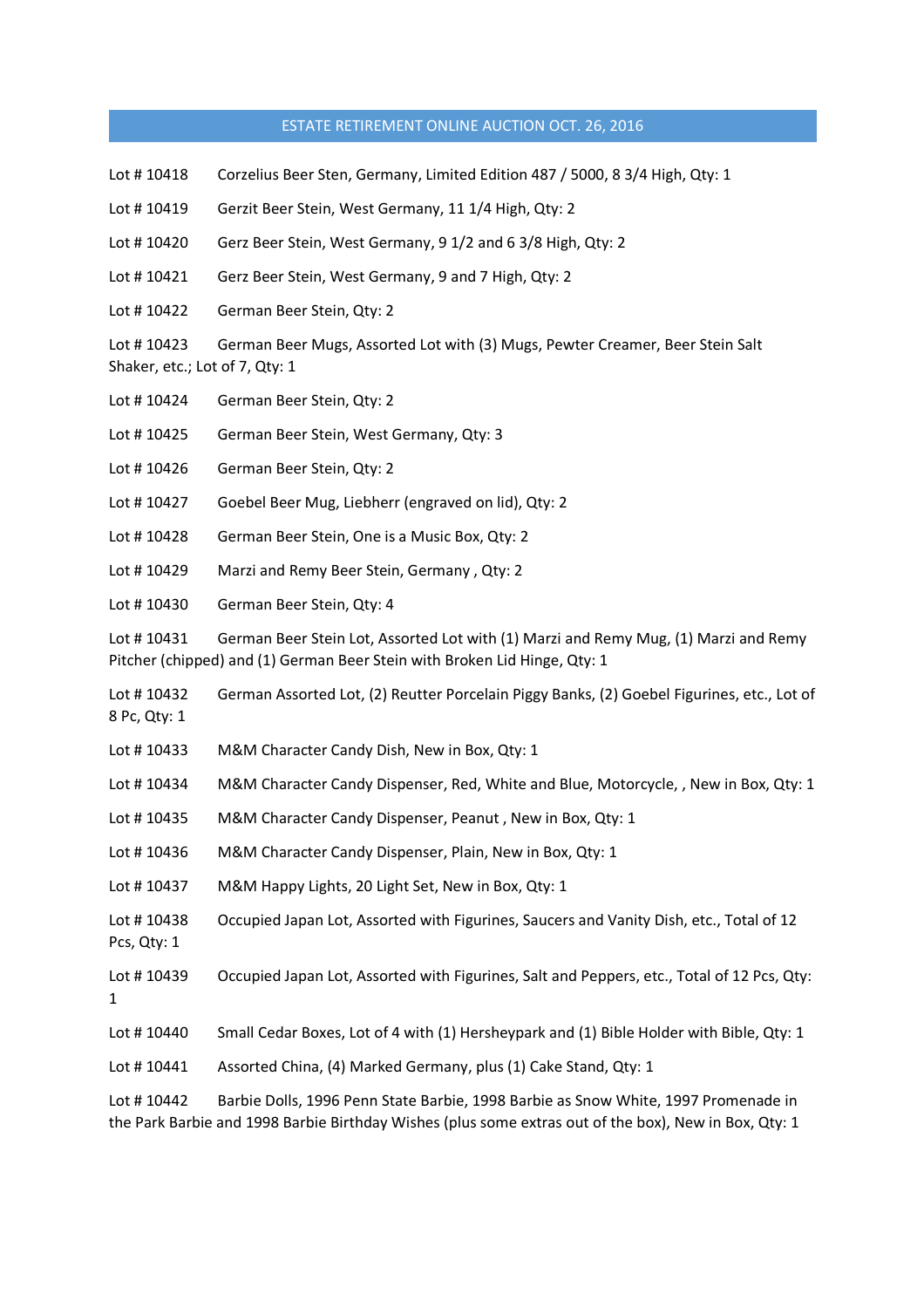Lot # 10443 African American Dolls, (1) Horseman 13" Plastic and Vinyl 1960s (this is on a handwritten tag, not marked on doll); (1) 1980 Gabrielle, CBS Lancaster PA, Consistent with age., Qty: 1

Lot #10444 Star Trek Collector Figure, Masterpiece Edition, The Captain Series, The Next Generation 10th Anniversary, Captain Jean Luc Picard, New in Box, Qty: 1

Lot #10445 Star Trek Play Set, USS Enterprise Mini Play Set NCC-1701-D, Collectors Edition No. 034680, New in Box, Qty: 1

Lot #10446 Batgirl and Robyn, Iceboard Robyn and Batgirl Icestrike Cycle, New in Package, but packaging is damaged and had been wet., Qty: 1

Lot #10447 Vintage Stuffed Santa, with Rubber Face, Hands and Boots, 18 High, Consistent with age., Qty: 1

Lot #10448 Mattel Beany Doll, 1960s, 14 High, Consistent with age., Qty: 1

Lot #10449 Mattel Beany Doll, 1960s, Talking - Works, 16 High, Consistent with age., Qty: 1

Lot #10450 Stuffed Lot, (2) Ronald McDonald, Paddington Bear, ET, Patriot Bear and Alf; Lot of 10, Dirty., Qty: 1

Lot #10451 Vintage Board Game Lot, Laverne and Shirley, Charlies Angels, The Wacky Races, Nci at Nite Classic TV Game, Trivial Pursuit; Lot of 5, Do not know if games are complete; but boards, cards and game pieces are in excellent condition., Qty: 1

Lot #10452 Danbury Mint Cinderella Doll, Porcelain, With Stand, 26 Tall, New in Box, Qty: 1

Lot # 10453 Porcelain Dolls, Pair, Small One has Stand, 20 and 16 Tall, Qty: 1

Lot # 10454 Hess Trucks, (2) 1998, (1) 1994 plus (1) Tankard Truck / damaged; Lot of 4, Qty: 1

Lot # 10455 Hess Truck Glasses, 1996 Classic Truck Series Glasses, Lot of 5, Qty: 1

Lot # 10456 BP Toy Tanker Truck, 1992 and 1994; Lot of 2, Qty: 1

Lot #10457 Exxon Toy Tanker Truck, Lot of 4, Qty: 1

Lot #10458 Exxon Toy Tanker Truck, Lot of 3, Qty: 1

Lot #10459 Jim Beam Bottle, 1978 Corvette in Box, Qty: 1

Lot # 10460 Natural Wood Classic Motorcycle Collection, Lot of 2, Qty: 1

Lot #10461 Natural Wood Classic Car Collection, Lot of 2, Qty: 1

Lot # 10462 Die Cast Collector Car Lot, 1966 GTO, 1956 Ford Pick-Up Truck (Coca Cola), Ferrari, Qty: 1

Lot # 10463 Die Cast Collector Car Lot, 1986 Corvette, (2) 1957 Corvettes and 1955 Thunderbird; Lot of 4 Pcs, Qty: 1

Lot #10464 Die Cast Collector Truck Lot, 1950 Panel Truck, Allied Van Lines, Trustworthy Hardware Store, 1992 American Red Cross and Tonka Dump Truck; Lot of 5 Pcs, Qty: 1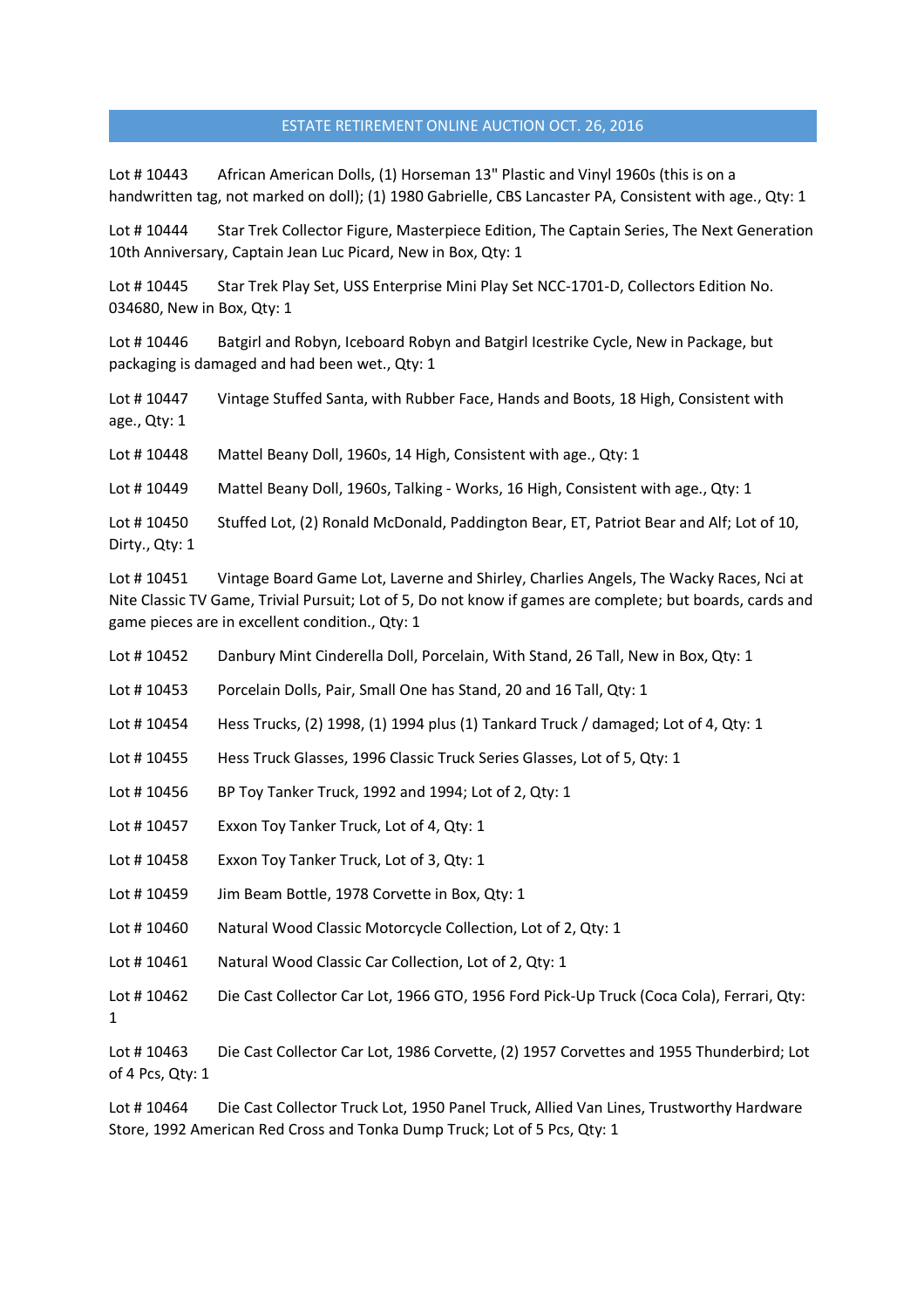- Lot #10465 Toy Truck Lot, Assorted Lot 7, Qty: 1
- Lot #10466 Winross Trucks, (3) 60th Anniversary Pennsylvania House Tractor-Trailers, Qty: 1
- Lot #10467 Winross Trucks, (7) Pennsylvania House Tractor-Trailers, Qty: 1
- Lot #10468 Winross Trucks, Assorted Lot of 5, Qty: 1
- Lot #10469 Winross Trucks, Assorted Lot of 6, Qty: 1
- Lot #10470 Welbilt The Bread Oven, ABM600, New in Box, Qty: 1
- Lot #10471 Anniversary Clock, Battery Operated with (2) Vases, Qty: 1
- Lot #10472 Vintage Hats, Lot of 3, Qty: 1
- Lot # 10473 Glass Mug Lot, Assorted Sizes, Lot of 9, Qty: 1
- Lot # 10474 Miscellaneous Glass, Assorted Lot of 5, Qty: 1
- Lot # 10475 Doilies, Assorted as Pictured, Qty: 1
- Lot #10476 Doilies, Assorted Multi-Colored as Pictured, Qty: 1
- Lot # 10477 Doiles, Assorted Multi-Colored Crochet and Cross Stitch as Pictured, Qty: 1
- Lot # 10478 Manger Pieces, Assorted Italian and German, 20 Plus, Qty: 1
- Lot # 10479 Miscellaneous Box Lot, As Pictured, Qty: 1

Lot #10480 Discovery Kids Exploration Laptops, (2) Teach and Talk; with (1) Digital Video Maker, New in Box, Qty: 1

- Lot #10481 Original Bohemia Flower of the Month Coffee Mugs, Czech Republik, Lot of 19, Qty: 1
- Lot #10482 Dog Dishes, Lot of 3, Qty: 1
- Lot #10483 Hull Pottery Lot, Brown Glaze: Water Pitcher, Bean Pot and Maple Leaf Divided Dish, Qty: 1
- Lot #10484 Hall Pottery, Assorted Lot of 5, Qty: 1
- Lot # 10485 Pfaltzgraff , Lot with Covered Casserole and Huricane Candle Lamp, Qty: 1
- Lot #10486 Beer Pulls, Michelob and Miller Reserve, Plus (4) Bottle Openers, Qty: 1
- Lot #10487 Kaiser Porcelain Vase, White, Qty: 1
- Lot # 10488 Miscellaneous Lot, Assorted Lot of 7, Qty: 1
- Lot #10489 Miscellaneous Lot, Assorted Lot of 6, Qty: 1
- Lot #10490 Danbury Mint Ornaments, (4) Schnauzer Christmas Ornaments, Qty: 1
- Lot # 10491 Delft Holland Urn, , (Humidor Lid), 200SP, Qty: 1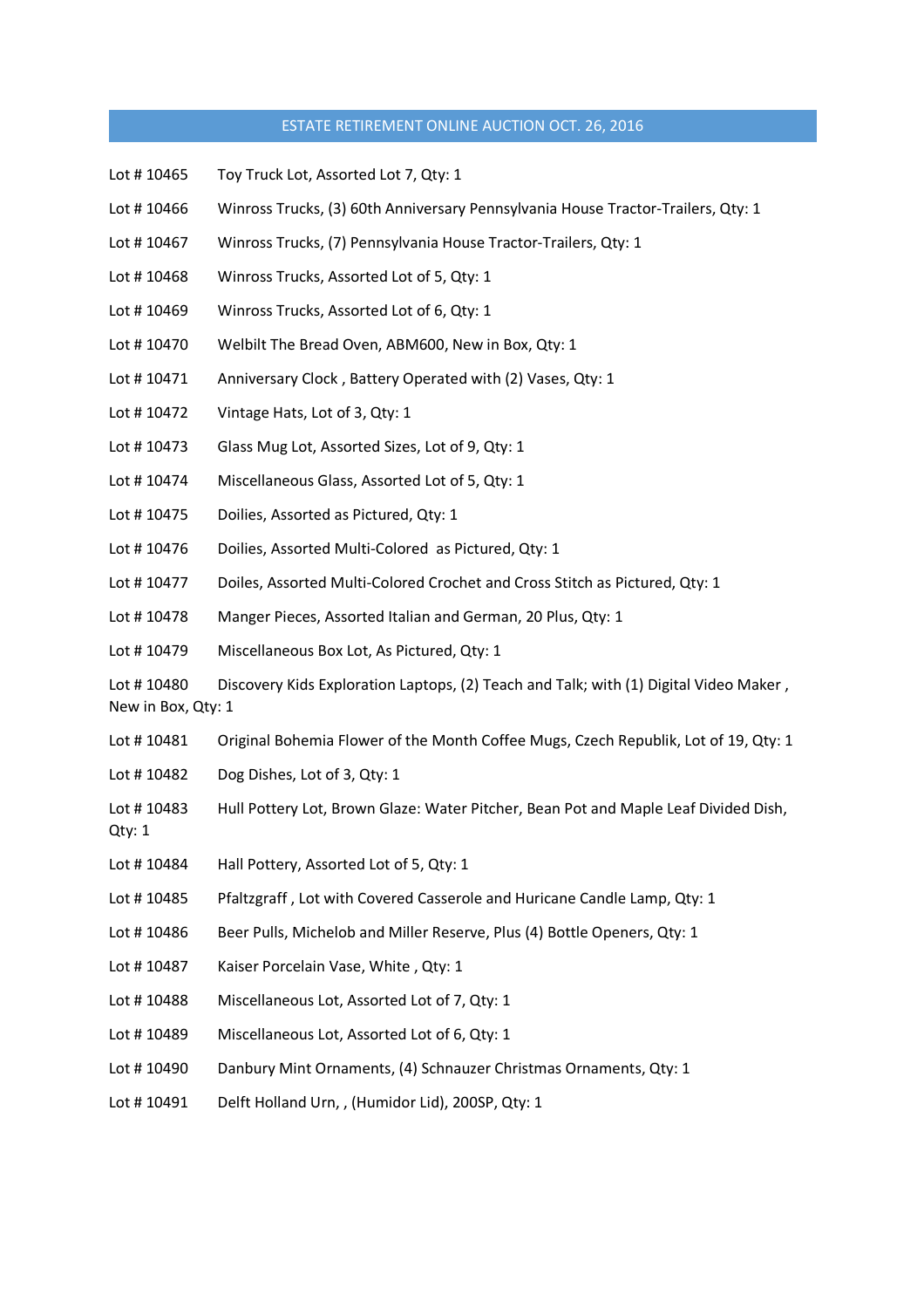- Lot # 10492 Longaberger Basket, 1995 with Liner, Qty: 1
- Lot #10493 Playing Card Decks, Lot of 12 (4 are unopened), Qty: 1
- Lot #10494 Miscellaneous Figurine Lot, Assorted Lot of 15, Qty: 1
- Lot #10495 Books, Danielle Steel Novels (3 hardcover and 4 paperback), Qty: 1
- Lot #10496 Costume Jewelry Lot, As Pictured, Qty: 1
- Lot # 10497 Miscellaneous Glass Lot, Blown Crystal Candy Dish, Biscuit Jar and Vase, Qty: 1
- Lot #10498 Framed Print, Tarkay, Gold Frame, Under Glass, 32 x 26, Qty: 1
- Lot # 10499 Framed Print, Judy Garland, 9 1/2 x 13 1/2, Qty: 1
- Lot #10500 Miscellaneous Book Lot, French and Spanish, plus 23 Corvette Books, Qty: 1
- Lot #10501 Glass Decanters, Lot of 4, Qty: 1
- Lot #10502 Office Lot, Paper Shredder, Printer and Binders, Qty: 1
- Lot #10503 Picture Frames, Assorted Lot of Frames, Studio Series Light, Qty: 1

Lot # 10504 Assorted Collector, (1) Dwight Eisehower, Castleton China; (3) Royal Dalton 1970s Christmas Plates; 1972 Stieff Pewter Limited Plate, Qty: 1

- Lot #10505 Stand Fan, Adjustable Height, Runs, Qty: 1
- Lot # 10506 Mirror Lot, Assorted Lot of 4 Mirrors, Qty: 1
- Lot #10507 Toshiba Television, 14 Inch, Unknown, Qtv: 1
- Lot #10508 Sharp Television, 20 Inch, Unknown, Qty: 1
- Lot #10509 Phillips Television, 25 Inch, Unknown, Qty: 1

Lot #10510 Roper Window Air Conditioner, 5000 BTU, Unknown; Seller said they were operating when removed several years ago for Central Air installation., Qty: 1

Lot #10511 Amana Window Air Conditioner, 6500 BTU, Unknown; Seller said they were operating when removed several years ago for Central Air installation., Qty: 1

Lot # 10512 Gold Star Window Air Conditioner, 6500 BTU, Unknown; Seller said they were operating when removed several years ago for Central Air installation., Qty: 1

Lot #10513 Kenmore Window Air Conditioner, 5300 BTU with Remote, Unknown; Seller said they were operating when removed several years ago for Central Air installation., Qty: 1

Lot #10514 Cookbooks, Assorted Lot, Qty: 1

Lot #10515 Lamp Shades, Assorted Lot of 6, Qty: 1

Lot #10516 Ford Lighted Sign, Blue Letters, 118 x 23 x 12, Lights up. Minor crack in the letter F., Qty:

1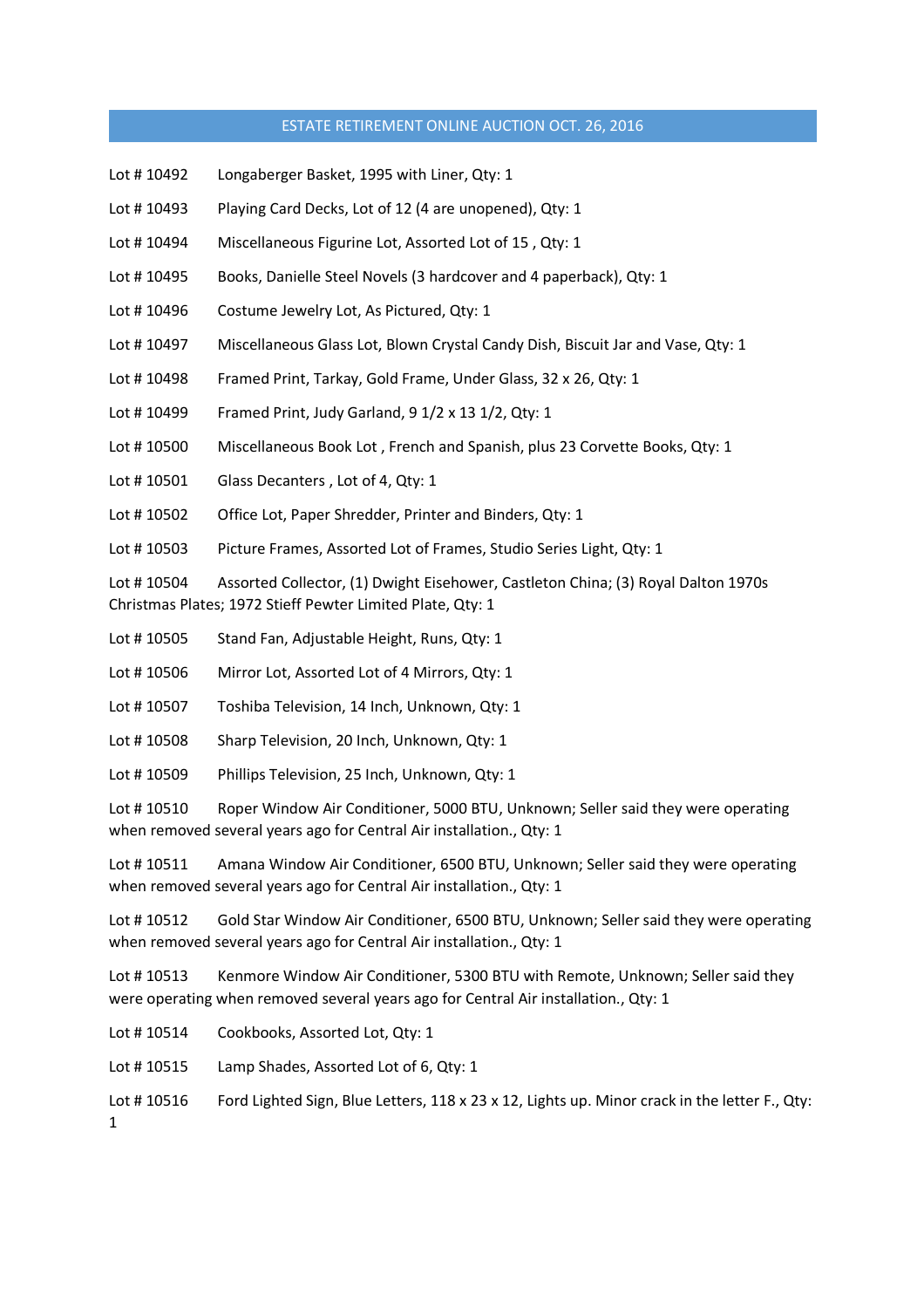Lot # 10517 Coleman Power Mate Generator, Briggs and Stratton Motor, 8HP, 544000, 20 x 26 x 20, Could not test, no gas. It has compression though, the motor is not seized., Qty: 1

Lot #10518 Dimension Lumber, 10 ft x 11 x 1 1/2, Qty: 3

Lot #10519 DeLonghi Electric Heaters, 15,000 Watts, Working, Qty: 3

Lot #10520 Door Frame with Side Lights, Frame Only / No Door; S/L CC 1068 8 x 66 Cambridge Brushed Nickle, Fits 36 Inch Door, Qty: 1

Lot #10521 Dolly, 18 x 22 1/4 x 6, Qty: 1

Lot #10522 4 Ft Step Ladder, Qty: 1

Lot #10523 3 Ft Aluminum Step Ladder, Qty: 1

Lot #10524 Metal Storage Cabinet, Lot of 3, As Pictured, (2) 24 x 12 x 64 and 18 x 12 x 66, Rough, Qty: 1

Lot # 10525 Lyon Metal Production Metal Stools, Padded Seat, Red Paint, 14 x 15 x 30, Some Paint Loss, Minor Bend in Leg, Qty: 1

Lot #10526 Tile Lot, Assorted as Pictured, Qty: 1

Lot #10527 Metal Shelving and Contents, With 5 Assorted Tins, Rack: 36 x 12 60, Rack has rusting., Qty: 1

Lot #10528 Reese Trailer Hitch, Maximum Trailer Weight: 6500 lbs, Tow Power, Sitting outside, but we believe it is unused., Qty: 1

Lot #10529 Hardware Lot, Miscellaneous Haedware and Tools, Qty: 1

Lot #10530 4-Drawer Filing Cabinet, No Keys, Open, 15 x 18 x 52, Fair, Qty: 2

Lot #10531 Emergency Warning Triangle, Lot of 3 in Case, Qty: 1

Lot #10532 Tool Lot, Assorted as Pictured, Qty: 1

Lot #10533 Tool Lot, 3 Pipe Wrenches and Electric Drill, Qty: 1

Lot # 10534 Tool Lot, Socket and Ratchets, Qty: 1

Lot # 10535 Tool Lot, Assorted as Pictured, Qty: 1

Lot #10536 Wall Mount Lights, Pair with Damage as Pictured, Qty: 1

Lot #10537 Tool Lot, Finishing Sander, Work Light, etc., Qty: 1

Lot #10538 Tool Lot, Dremel, Grip Drive Set, Socket and Screwdriver Bits, Qty: 1

Lot # 10539 Miscellaneous Lot, Iron and 2 Fans, Qty: 1

Lot #10540 Pair of Ratchet Straps, Qty: 1

Lot #10541 HDX Tile Cutter, 14 Inch, Qty: 1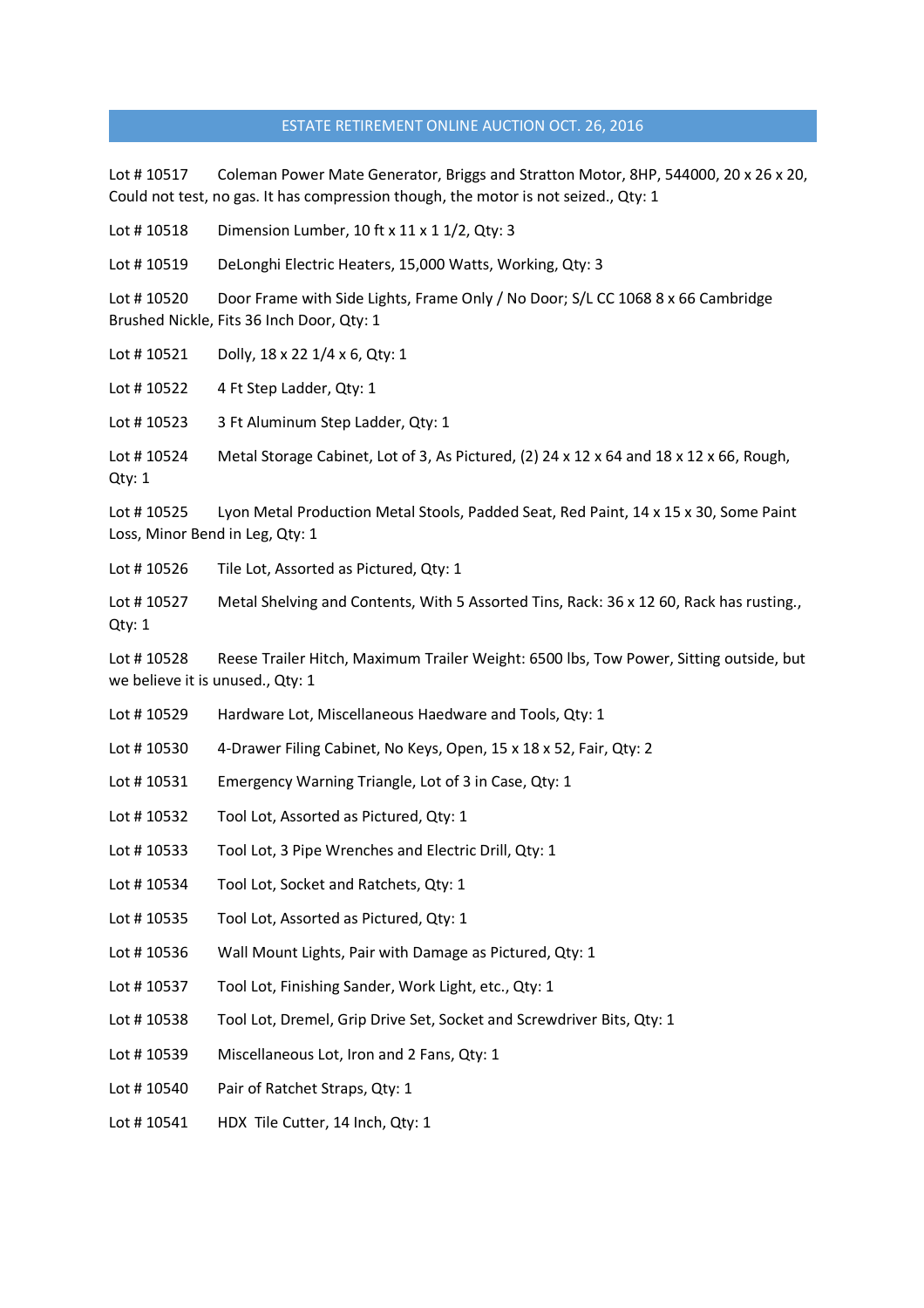Lot # 10542 Trailer Step Hitch, with 3 Way Receiver, Qty: 1

Lot # 10543 Outdoor Patio Heater, 41,000 BTU, HSS-A-SS, Propane Gas, 88 Tall, 2011013339, Not tested. Dented top., Qty: 1

Lot #10544 Corian Drop-In Sink,  $871$ ,  $23 \times 17$   $1/2 \times 8$ , Some chipping at edge., Qty: 1

Lot #10545 Linen Lot, Large Tub of Doilies, Tablecloths and Dresser Scarves, Qty: 1

Lot #10546 Pair of Sleds, Rocket Plane No. 245 from American Acme Co. Emigsville PA; plus Toboggan, Qty: 1

Lot #10547 Pair of 3-Drawer Storage Containers, with Contents, 22 x 16 x 25, Qty: 1

Lot #10548 Pair of Propane, One is New Style and One is Old Style / Mostly Full, Qty: 1

Lot # 10549 Metal Shelving and Contents, Drain Opener, Wood Finishes, Wallpaper Tools, Packing Noodles; etc., Rack is rusted, Qty: 1

Lot # 10550 Metal Shelving and Contents, Deck Wash, Carpet Cleaner, Wallpaper Glue, Testers Air Brush System; etc., Rack is rusted, Qty: 1

Lot #10551 Metal Shelving and Contents, (4) Blenders / Working, Rack is rusted, Qty: 1

Lot # 10552 Metal Shelving , Lot of 5, Rusted, Qty: 1

Lot # 10553 Miscellaneous Lot, Old Oil Cans and Gas Can, Headlight, Brake Pads, etc., Rack is rusted, Qty: 1

Lot #10554 Wood Shelf with Contents, Cleaning Supplies, Fertilizer, etc., Rack is rusted, Qty: 1

Lot #10555 Metal Shelving with Contents, Spray Paint, WD40, Driveway Repair, etc., Rack is rusted, Qty: 1

Lot # 10556 Metal Shelving and Contents, Gas Line Anti-Freeze, De-Icer, Car Cleaners, etc., Rack is rusted, Qty: 1

Lot # 10557 Glass Lot, Silver Trim, Lot of 24 Pieces, Rack is rusted, Qty: 1

Lot # 10558 Appliance Cords, (5) Dryer Cords and (1) Range Cord in Packaging, Plus 2 Extra, Qty: 1

Lot #10559 Froggys Fog Haze Fluid, 8 Gallons, Qty: 1

Lot # 10560 Storm Door, 35.25 x 80 3/8, Qty: 1

Lot #10561 Wire Shelving Rack with Hanging Bar, On Casters, Rusting and Pitting, Qty: 2

Lot #10562 Nyl-Glo American Flag, 10 ft, Stitched Stripes and Stars, 65 x 120, Some edge damage and tearing in bottom corner., Qty: 1

Lot # 10563 Miscellaneous Lot, Pair of Electrified Hurricane Lamps / Missing Crystals; Cannister Set; 2 Hurricane Globes, Qty: 1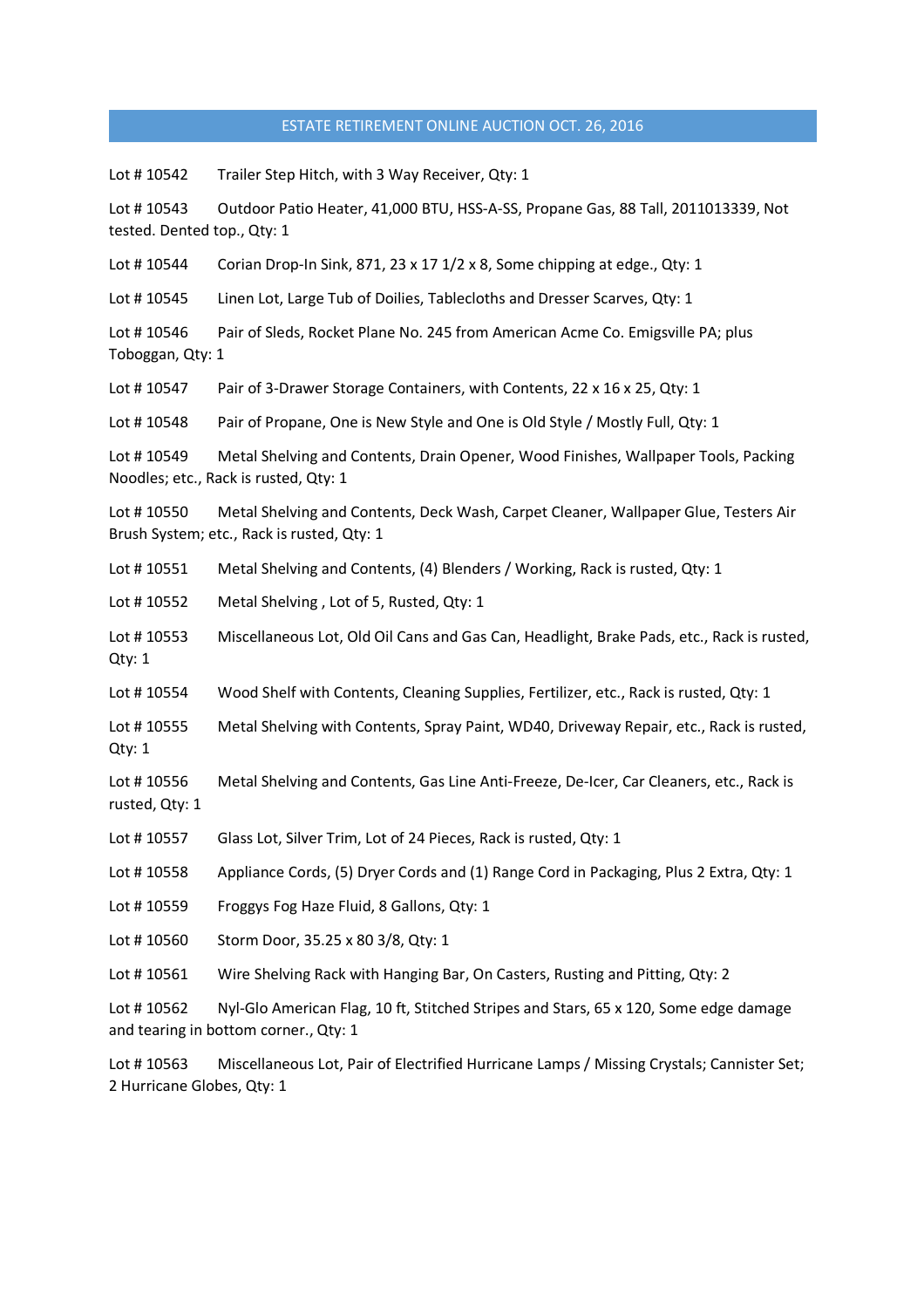Lot #10564 Prestige Mini Motors Porsche, 911 Cabriolet, Battery Operated (missing charger), Rubber Tires, Headlights, Horn, Forward / Reverse; Maximum Child Weight: 75 Lbs, 46 x 17 x 12, Not tested, no charger for battery., Qty: 1

- Lot # 10565 Graco Portable Bassinet, in Bag, Not Sure if Complete, Qty: 1
- Lot #10566 Color Changing Christmas Sculpture, Snoopy, 148978, New in Box, Qty: 1
- Lot #10567 Santa Clause, Animated, 24 High, Works, Qty: 1
- Lot #10568 Santa Clause, Animated, 26 High, Works, in box., Qty: 1
- Lot #10569 Santa Clause, Animated, 25 High, Works, in box., Qty: 1
- Lot #10570 Mrs. Clause, Animated, 24 High, Lights up and motor whirs, but she does not move., Qty: 1
- Lot #10571 Animated Christmas Doll, 24 High, Works, in box., Qty: 1
- Lot #10572 Musical Carousel Horse, New in Box (box has a lot of wea r), not tested., Qty: 1

Lot #10573 Christmas Decorations, Animated Figures, Snow Globes, Dolls, Snowmen, Santas of the Nation; Lot of 15, Qty: 1

Lot # 10574 Christmas and Assorted Holiday Decorations, Assorted as Pictured (Please View All Photos), Large Lot in Attic Above Garage with Pull Down Ladder Access Only, Buyer to remove from attic, pull down stairs is the only access; it will take at least 2 people., Qty: 1

- Lot # 10575 Metal Trash Can and Lid, Filled with Coal, Qty: 1
- Lot #10576 Trash Can Lot, As Pictured, Qty: 1
- Lot #10577 Cooler Lot, As Pictured, Qty: 1
- Lot #10578 Cooler Lot, As Pictured, Qty: 1
- Lot #10579 Cooler Lot, As Pictured, Qty: 1
- Lot #10580 Outdoor Storage Container, with Garden Hoses, Qty: 1
- Lot #10581 Birdhouse Lot, with Assorted Planters and Concrete Rabbit, Qty: 1
- Lot #10582 Metal Shelving and Contents, As Pictured, Qty: 1
- Lot #10583 Metal Shelving and Contents, As Pictured, Qty: 1
- Lot #10584 Aluminum Snow Shovels, Qty: 2
- Lot #10585 Snow Shovels, Lot with 2 Metal and 1 Plastic, Qty: 1
- Lot #10586 Bakers Rack and Contents, As Pictured, Qty: 1
- Lot #10587 Tora Super Blower Vac 850, Electric (plus other blower parts), Unknown, Qty: 1
- Lot #10588 Gardening Lot, Planters, Potting Soil, etc, Qty: 1